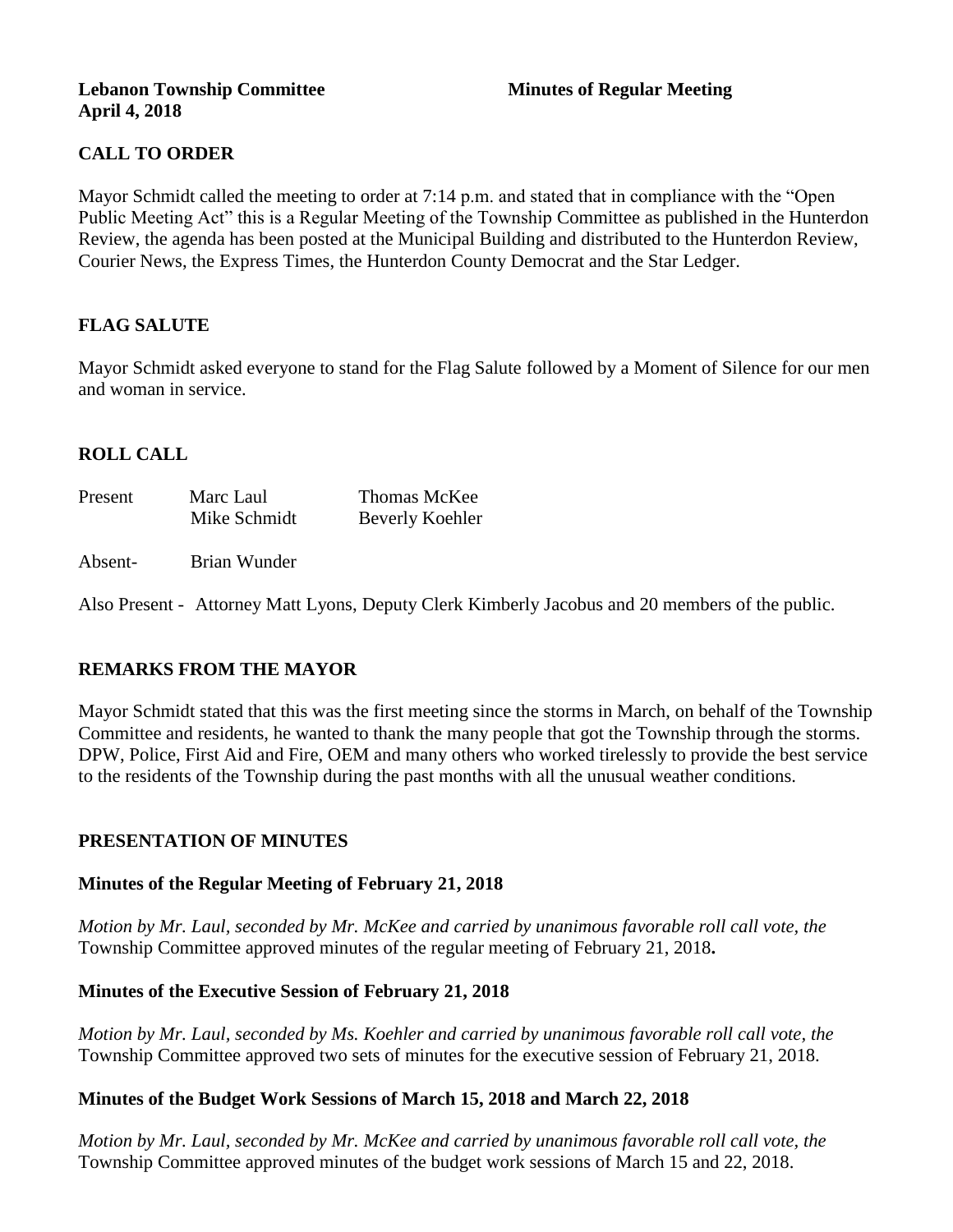LTCM 04/04/18 Page 2 of 33

### **PUBLIC COMMENTS – for agenda items only**

*Motion by Mr. McKee, seconded by Ms. Koehler and carried by unanimous favorable roll call vote, the*  Township Committee opened the public comment portion of the meeting.

The following people made statements regarding Resolution No. 19-2018 entitled: Supporting Individual Rights and Affirming the Protection of those Rights, adopted at the January 3, 2018 meeting.

Gina Sampaio, Fox Hollow Road Kim Rogers, a member of the Hunterdon County Anti- Racism Coalition Julie Wheatley, President of the Lebanon Township PTA

Laurie Hoffman, Buffalo Hollow Road, would like one volunteer to be honored as Volunteer of the Year at the annual volunteer dinner.

*Motion by Ms. Koehler, seconded by Mr. Laul and carried by unanimous favorable roll call vote, the*  Township Committee closed the public comment portion of the meeting.

### **ORDINANCES**

### **Public Hearing for Ordinance No 2018-02**

*Motion by Mr. McKee, seconded by Ms. Koehler and carried by unanimous favorable roll call vote, the*  public hearing for Ordinance No. 2018-02 was opened.

There were no comments from the public.

*Motion by Mr. McKee, seconded by Mr. Laul and carried by unanimous favorable roll call vote, the*  public hearing for Ordinance No. 2018-02 was closed.

*Motion by Mr. Laul, seconded by Ms. Koehler and carried by unanimous favorable roll call vote, the*  Township Committee adopted Ordinance 2018-02 as written below.

STATE OF NEW JERSEY COUNTY OF HUNTERDON TOWNSHIP OF LEBANON ORDINANCE NO. 2018-02 AN ORDINANCE OF THE TOWNSHIP OF LEBANON AMENDING CHAPTERS 199 AND 400 OF THE CODE OF THE TOWNSHIP OF LEBANON PURSUANT TO A SETTLEMENT AGREEMENT BETWEEN THE FAIR SHARE HOUSING CENTER AND THE TOWNSHIP OF LEBANON DATED AUGUST 15, 2017 AS APPROVED BY THE SUPERIOR COURT OF NEW JERSEY, SOMERSET COUNTY LAW DIVISION ON SEPTEMBER 12, 2017

**WHEREAS**, the Township of Lebanon (the "Township") entered into a Settlement Agreement with the Fair Share Housing Center dated August 15, 2017 and authorized by Resolution No. 84-2017, arising out of a Declaratory Judgment action filed by the Township seeking a delineation of the Township's compliance with the Mt. Laurel doctrine and Fair Share Housing Act of 1985 ("Settlement Agreement"); and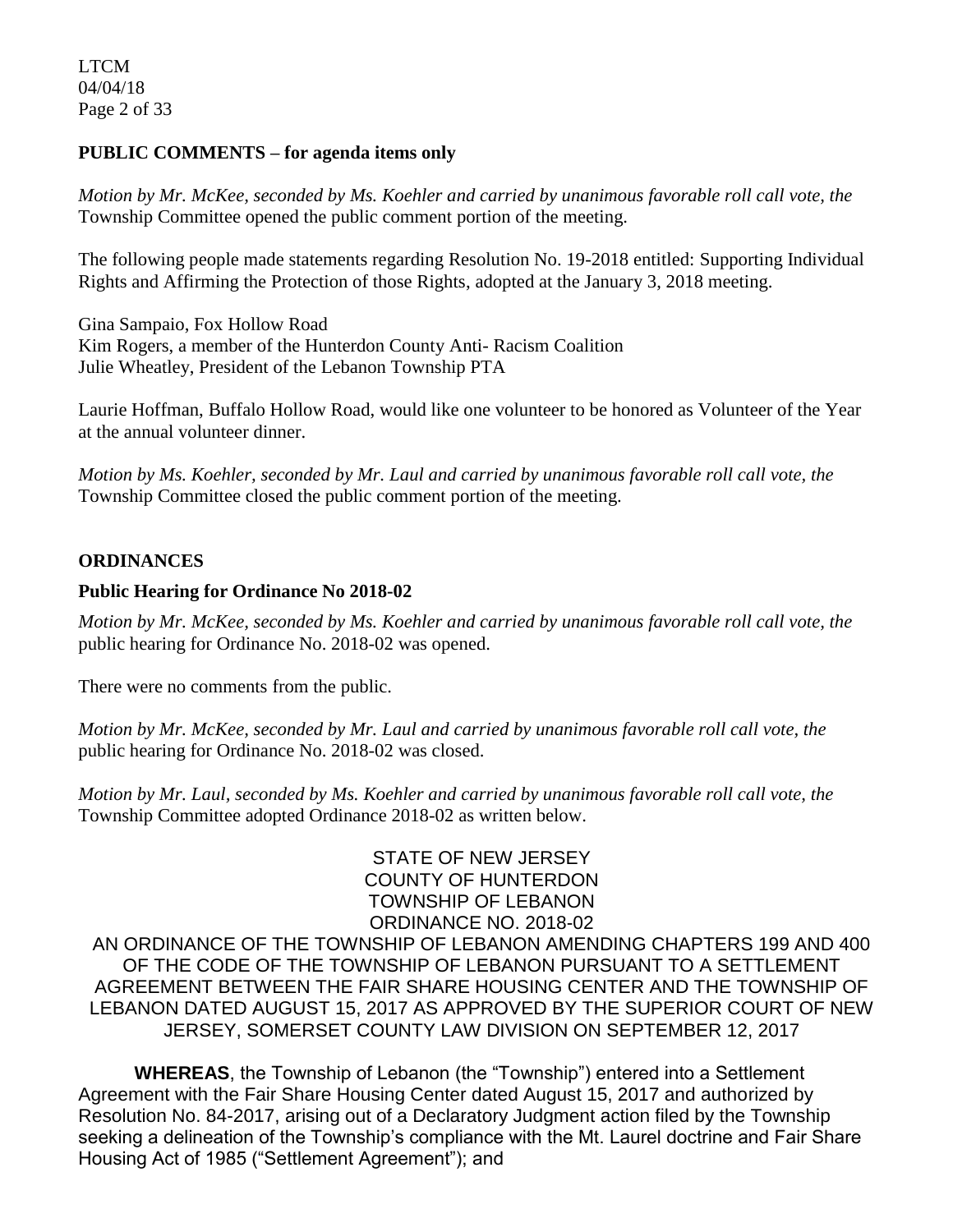LTCM 04/04/18 Page 3 of 33

**WHEREAS**, the Settlement Agreement was approved by the Superior Court of New Jersey, Somerset County Law Division on September 12, 2017; and

**WHEREAS**, the Settlement Agreement and the Court's approval require certain changes to the Township's ordinances to address compliance issues; and

**WHEREAS**, the Township Committee of the Township of Lebanon wishes to amend the Township's ordinances to comply with the requirements of the Settlement Agreement and Court's approval thereof;

**BE IT ORDAINED**, by the Mayor and Committee of the Township of Lebanon in the County of Hunterdon and State of New Jersey as follows (deletions are shown as thus and additions are shown as *thus*):

**SECTION 1**: Chapter 199, entitled "Affordable Housing" is amended and supplemented as follows:

[Article I. Title.](https://www.ecode360.com/print/LE2241?guid=6916840&children=true#6916841)

§ [199-1. Title.](https://www.ecode360.com/print/LE2241?guid=6916840&children=true#6916842)

# **No Change**

[Article II. Authorization; Findings of Fact; Purpose; Definitions](https://www.ecode360.com/print/LE2241?guid=6916840&children=true#6916843)

§ [199-2. Authorization.](https://www.ecode360.com/print/LE2241?guid=6916840&children=true#6916844)

# **No Change**

§ 199-3. Findings of fact*; Effective date.*

A. The New Jersey Supreme Court has ruled that each municipality has a constitutional obligation to provide a realistic opportunity for the provision of housing for low- and moderateincome households in fulfillment of the housing needs of the region wherein it is located.

B. The Lebanon Township Planning Board has adopted a Housing Plan Element and Fair Share Plan of the Master Plan as required by the Fair Housing Act *and pursuant to the Municipal Land Use Law (N.J.S.A. 40:55d-1 et seq.)*; said Housing Plan Element provides the framework for this chapter. *The Housing Plan Element has been endorsed by the governing body. The Housing Element describes the ways the Township of Lebanon shall address its fair share for low- and moderate-income housing as documented in the Housing Element and outlined in the terms of the settlement agreement between the Township and Fair Share Housing Center ("FSHC") in the Matter of the Application of the Township of Lebanon, County of Hunterdon, Docket No. HNT-299-15 (the "Settlement Agreement").*

C. *The Superior Court of the State of New Jersey, Hunterdon County approved a settlement agreement between the Township and Fair Share Housing Center via a fairness hearing on September 12, 2017 in the case captioned In the Matter of the Application of the Township of Lebanon, Docket No. HNT-L-299-15,* The Council on Affordable Housing (COAH) has granted substantive certification to the Housing Plan Element referenced above, affirming that the housing needs for low- and moderate-income households in Lebanon Township will be met as provided by the plan contained in said Housing Plan Element. *Pursuant to the Settlement Agreement, the Township must seek approval from the Court of its Housing Plan Element referenced above via a Compliance Hearing, to be held after adoption of this Fair Housing Ordinance.*

*D. This Ordinance shall not become effective until the Court approves the Township's Housing Plan Element and issues a Judgement of Repose.*

§ [199-4. Purpose.](https://www.ecode360.com/print/LE2241?guid=6916840&children=true#6916849)

A. The purpose of this chapter is to meet a portion of Lebanon Township's fair share housing obligation as set forth and certified by the Council on Affordable Housing *in the Settlement*  **Agreement.** This chapter provides for the voluntary rehabilitation of 34 3 existing homes *residential units* located within the Township which are deemed by the Construction Code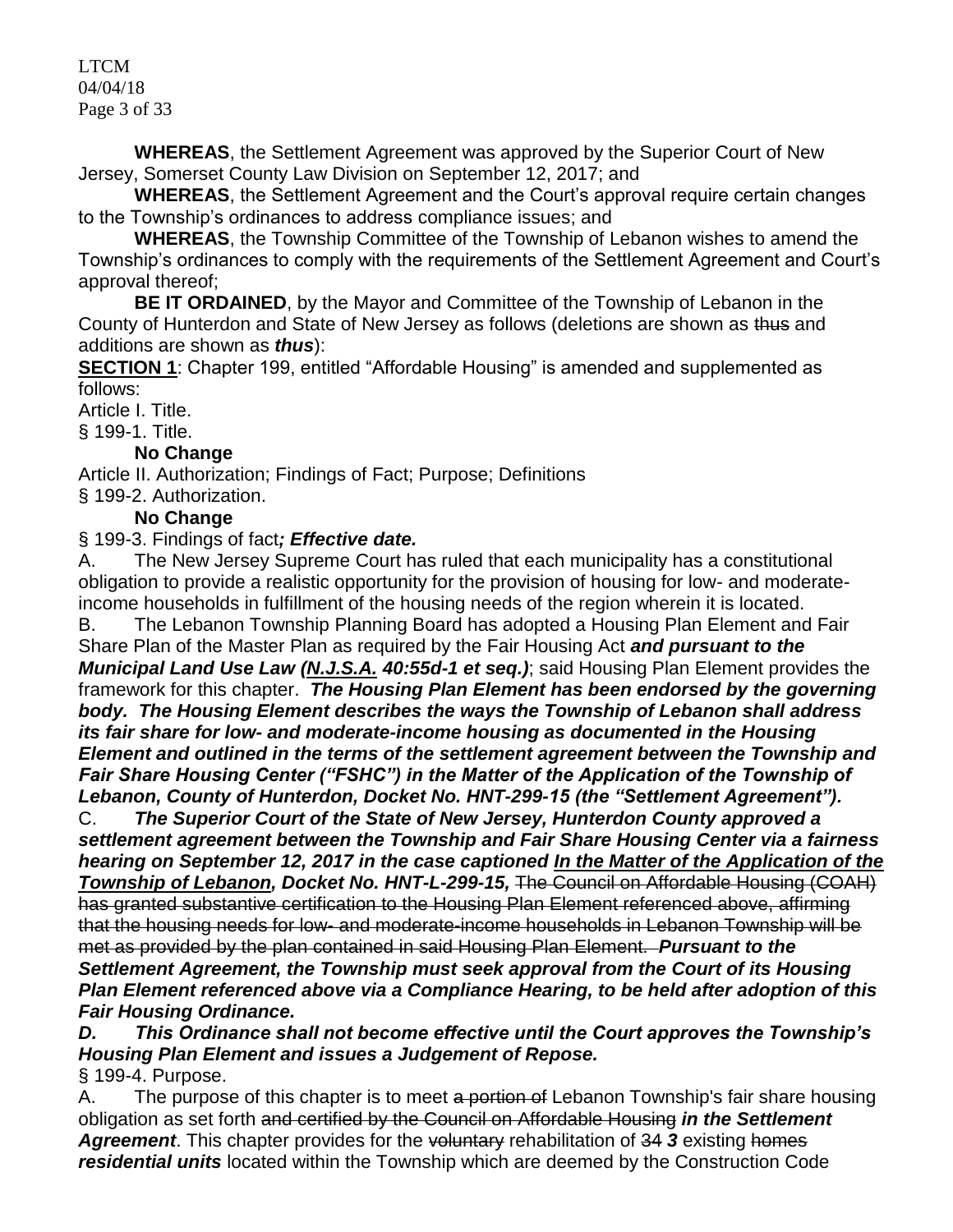LTCM 04/04/18 Page 4 of 33

Official to meet the criteria for eligibility as set forth herein, and through *an accessory apartment program providing for one (1) unit and a municipally-sponsored market to affordable*  **program providing for one (1) unit.** It ansfer of 10 RCAs to another municipality within Hunterdon County, subject to the creation and execution of a regional contribution agreement (RCA) between Lebanon Township and another municipality within Hunterdon County and execution by all applicable officials. Funding for the *above-referenced programs* rehabilitation program shall be provided by the Township through one or more of the following means: (1) A Housing Trust Fund, established by the Township in conjunction with the Township's

approved Development Fee Ordinance

(2) Grants in aid from the State of New Jersey DCA Balanced Housing Program or NJHMFA Affordable Housing Program or such other program(s) as may be available under state sponsorship.

(3) Grants in aid from the County of Hunterdon as may be available from time to time during the implementation of this chapter.

(4) Municipal appropriation, as necessary if no other funds as outlined above are available. Each fiscal year, the Township Committee shall include the necessary sum in the municipal budget in order to ensure sufficient funds for program operations during the year.

B. Funding for the transfer of RCAs program shall be through municipal appropriation up to the limit of 10 RCAs.

§ [199-5. Definitions.](https://www.ecode360.com/print/LE2241?guid=6916840&children=true#6916856)

A. All definitions contained in N.J.A.C. 5:91*N.J.A.C. 5:96-1.1 et seq., as may be amended by the decision in In re Adoption of N.J.A.C. 5:96 & 5:97 by N.J. Council on Affordable Housing, 221 N.J. 1 (2015) ("Mount Laurel IV") or a court of competent jurisdiction*, Procedural Rules of the New Jersey Council on Affordable Housing, and N.J.A.C. 5:93 *N.J.A.C. 5:97-1.1. et seq., as may be amended by the decision in Mount Laurel IV or a court of competent jurisdiction*, Substantive Rules of the New Jersey Council on Affordable Housing, are hereby incorporated and adopted as if set forth in full herein. For convenience, the following definitions are provided for reference purposes. In the event of any conflict or amendment to the New Jersey Administrative Code (N.J.A.C.), the definitions and rules duly promulgated pursuant to the Administrative Procedures Act shall govern this chapter.

B. As used in this chapter, the following terms shall have the meanings indicated:

# **[ACCESSORY APARTMENT](https://www.ecode360.com/print/6916859#6916859)**

A dwelling unit authorized under this chapter for the sole purpose of fulfilling the Township's obligation for its fair share of the regional low- and moderate-income housing need under rules and regulations established by COAH. Such units are limited in number and are authorized for this special case for periods of time identified in this chapter.

# **[ACT](https://www.ecode360.com/print/6916860#6916860)**

The Fair Housing Act (P.L. 1985, Chapter 222).

# *Administrative Agent*

*The person or entity responsible for administering the affordability controls of this Section as designated by N.J.A.C. 5:80-26.14.*

# *Affordable*

*A sales price or rent within the means of a low- or moderate-income household as defined in COAH's Rules, specifically N.J.A.C. 5:97-9; in the case of an ownership unit, that the*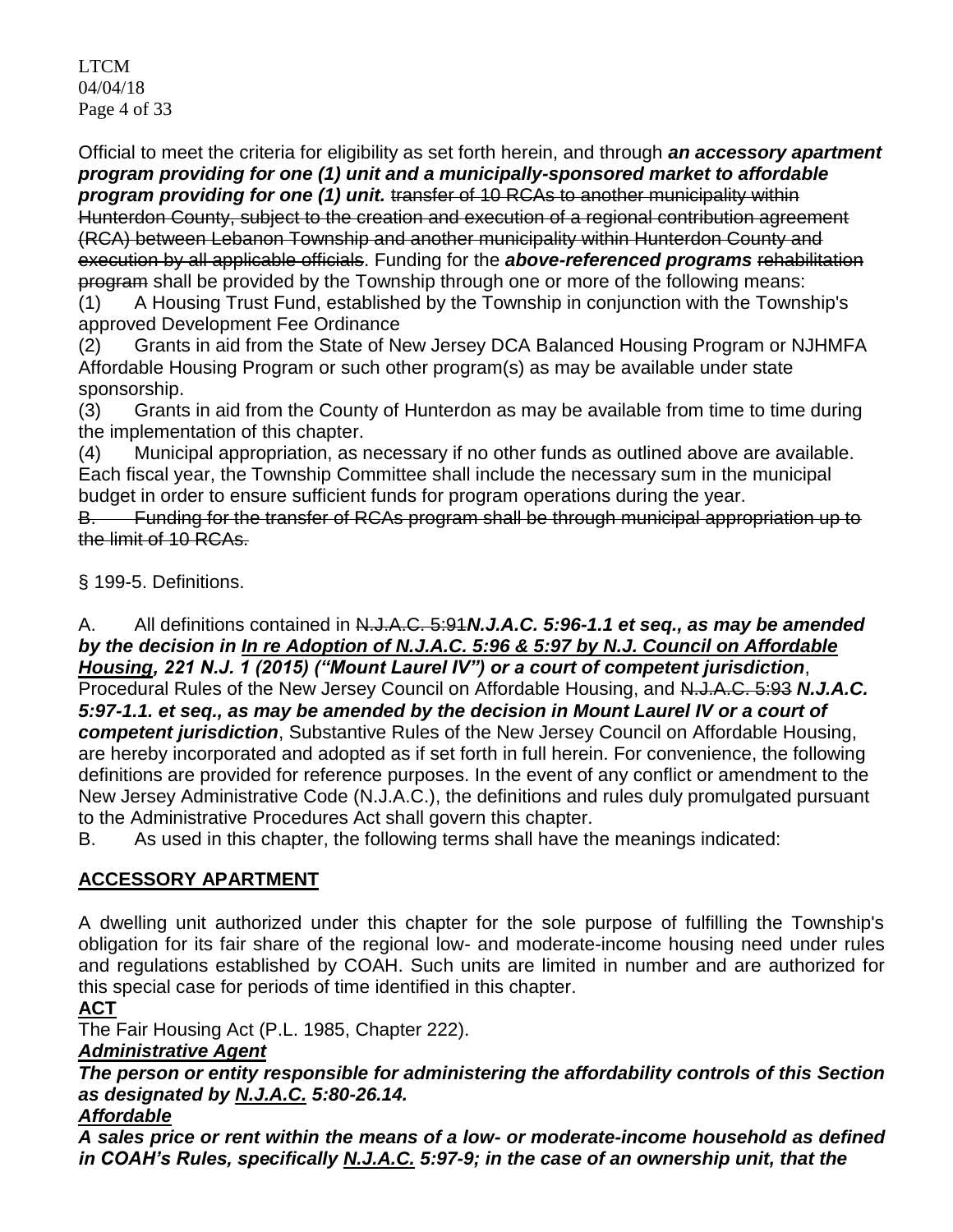LTCM 04/04/18 Page 5 of 33

*sales price for the unit conforms to the standards set forth in N.J.A.C. 5:80-26.6, as may be*  amended and supplemented, and, in the case of a rental unit, that the rent for the unit *conforms to the standards set forth in COAH's Rules, specifically, N.J.A.C. 5:80-26.12, as may be amended and supplemented.*

# *Affordable unit*

*A housing unit proposed or created pursuant to the Act, credited pursuant to N.J.A.C. 5:97-4, and/or funded through an affordable housing trust fund.*

# *Agency*

*The New Jersey Housing and Mortgage Finance Agency established by P.L. 1983, c. 530 (N.J.S.A. 55:14K-1, et seq.).* 

# *Certified Household*

*A household that has been certified by an Administrative Agent as a low-income household or moderate-income household.* 

# *COAH*

*The Council on Affordable Housing, which is in, but not of, the Department of Community Affairs of the State of New Jersey, that was established under the New Jersey Fair Housing Act (N.J.S.A. 52:27D-301 et seq.).*

# **[HOUSEHOLD](https://www.ecode360.com/print/6916861#6916861)**

A person or persons occupying a housing unit, whether the owner or tenant of the unit.

# **[LOW-INCOME HOUSING](https://www.ecode360.com/print/6916862#6916862)**

Housing affordable according to Federal Department of Housing and Urban Development or other recognized standards for home ownership and rental costs and occupied or reserved for occupancy by households with a gross household income equal to 50% or less of the median gross household income for households of the same size within the housing region in which the housing is located.

# **[MODERATE-INCOME HOUSING](https://www.ecode360.com/print/6916863#6916863)**

Housing affordable according to Federal Department of Housing and Urban Development or other recognized standards for home ownership and rental costs and occupied or reserved for occupancy by household with a gross household income equal to more than 50% but less than 80% of the median gross household income for households of the same size within the housing region in which the housing is located.

# **[PROGRAM](https://www.ecode360.com/print/6916864#6916864)**

The administration and assistance provided under this chapter to rehabilitate housing units that are substandard*,* and to create accessory apartments*, and to fund the conversion of market units to affordable units*.

# **[REHABILITATED UNIT](https://www.ecode360.com/print/6916865#6916865)**

A previously substandard unit which has undergone significant renovation to meet the municipal or other applicable housing code standards.

# *SETTLEMENT AGREEMENT*

# *A settlement agreement between the Township and Fair Share Housing Center ("FSHC") in the Matter of the Application of the Township of Lebanon, County of Hunterdon, Docket No. HNT-299-15.*

# **[SUBSTANDARD HOUSING UNIT](https://www.ecode360.com/print/6916866#6916866)**

A housing unit with health and safety code violations that require the repair or replacement of a major system. A major system includes a roof, plumbing (including wells), heating, electricity, sanitary plumbing (including septic systems) and/or a load bearing structural system.

# *UHAC*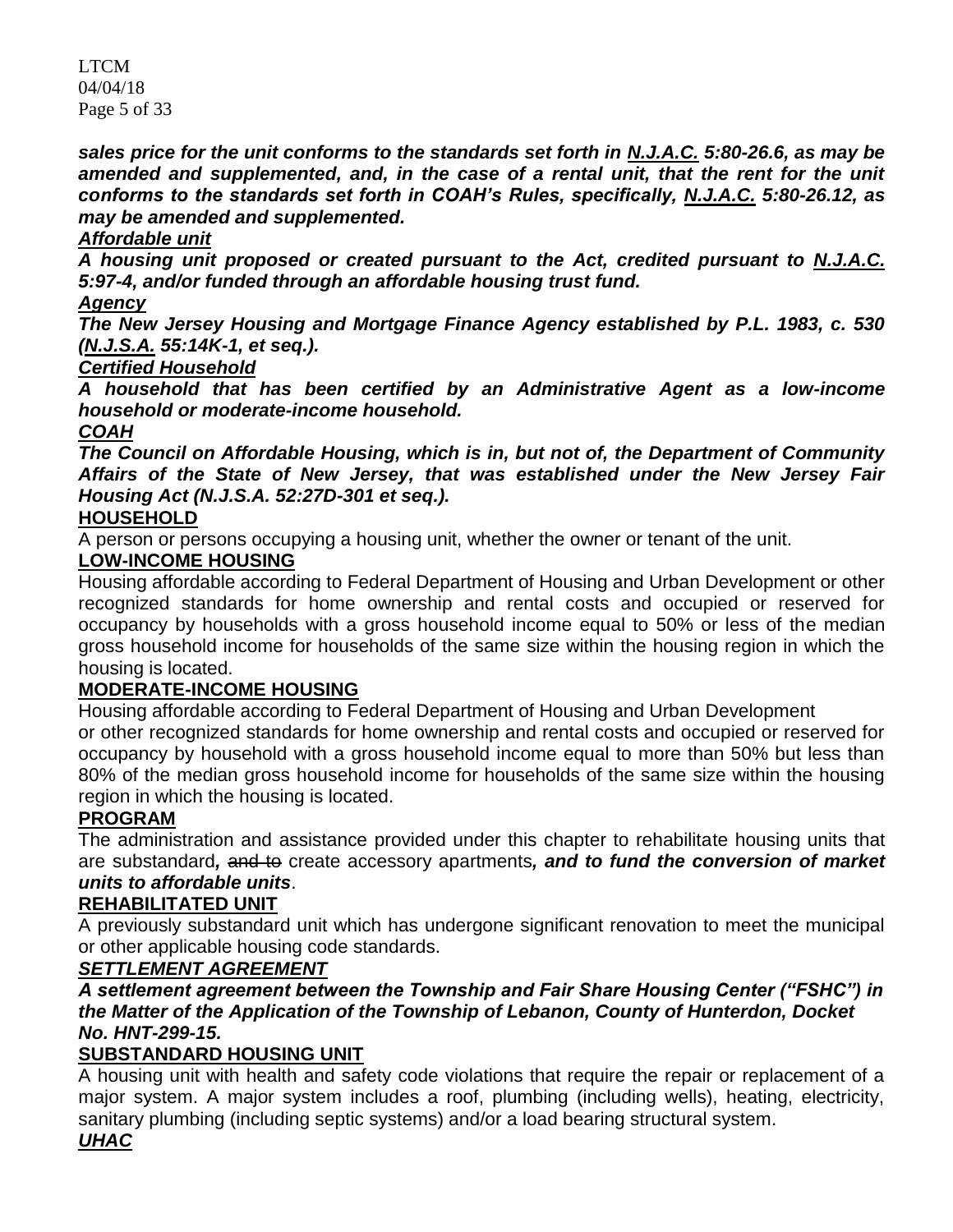LTCM 04/04/18 Page 6 of 33

*The Uniform Housing Affordability Controls set forth in N.J.A.C. 5:80-26.1 et seq.* 

# **[SURROGATE](https://www.ecode360.com/print/6916867#6916867)**

A census indicator of deficient housing.

Article III. General Provisions.*§ 199-6. Municipal Fair Share Obligation; Identification of Programs*

*A. As set forth in the Settlement Agreement, the fair share obligation of the Township consists of a three (3) unit rehabilitation obligation, a twenty-seven (27) unit prior round obligation, and a two (2) unit prospective need obligation.*

*B. The Township shall comply with the terms of the Settlement Agreement.*

*C. The Township of Lebanon has determined that it will use the following mechanisms to satisfy its affordable housing obligations: rehabilitation, accessory apartments, and market-to-affordable buy down.*

§ 199-6*7*. Eligibility for rehabilitation program. *Rehabilitation Program*

*A. The Township of Lebanon's rehabilitation program shall be designed to renovate deficient housing units occupied by low- and moderate-income households such that, after rehabilitation, these units will comply with the New Jersey State Housing Code pursuant to N.J.A.C. 5:28.* 

# *B. Eligibility*

A*.(1)* Household eligibility.

(1)*i.* Only owners of houses or structures within Lebanon Township are eligible for the rehabilitation assistance provided under this chapter. For owner-occupied units, the owner shall be determined to be income eligible as a low- or moderate-income household as herein defined, in accordance with this chapter. For renter-occupied units, the tenant household shall be determined to be income eligible as low- or moderate-income, in accordance with this chapter.

(2)*ii.* Owners of vacant units which are found to be eligible for assistance under this chapter shall enter into an agreement or deed restriction, that the unit will either be rented or sold to a low- or moderate-income eligible household as provided in this chapter and the rent or sales price of the unit shall be restricted for a term of years as outlined herein.

B.*(2)* Unit eligibility.

(1)*i.* A dwelling unit which is proposed to be rehabilitated under this chapter must be found to be a substandard housing unit in accordance with N.J.A.C. 5:93 *5:97-1.1 et seq., as may be amended by the decision in Mount Laurel IV or a court of competent jurisdiction*. A "substandard housing unit" is defined as a unit *that was built prior to 1950 and is overcrowded or one* with health and safety code violations that require the repair or replacement of a major system. A major system shall include a roof, plumbing (including wells), heating, electricity, weatherization, sanitary plumbing (including septic systems) and/or a load bearing structural system. Upon rehabilitation, housing deficiencies shall be corrected and the house shall be brought up to code standard. The standard for evaluating rehabilitation activity shall be the local property maintenance code or, if none is available, the BOCA National Existing Structures Code. The rehabilitation activity shall not include luxury improvements, the purchase of appliances (with the exception of stoves) or improvements that are strictly cosmetic.

(2)*ii. All rehabilitated units shall remain affordable to low- and moderateincome households for a period of 10 years (the control period).* Owners of units rehabilitated under this chapter shall be bound by *a recorded deed or declaration of covenants and restrictions applied to the property upon which the accessory apartment is located*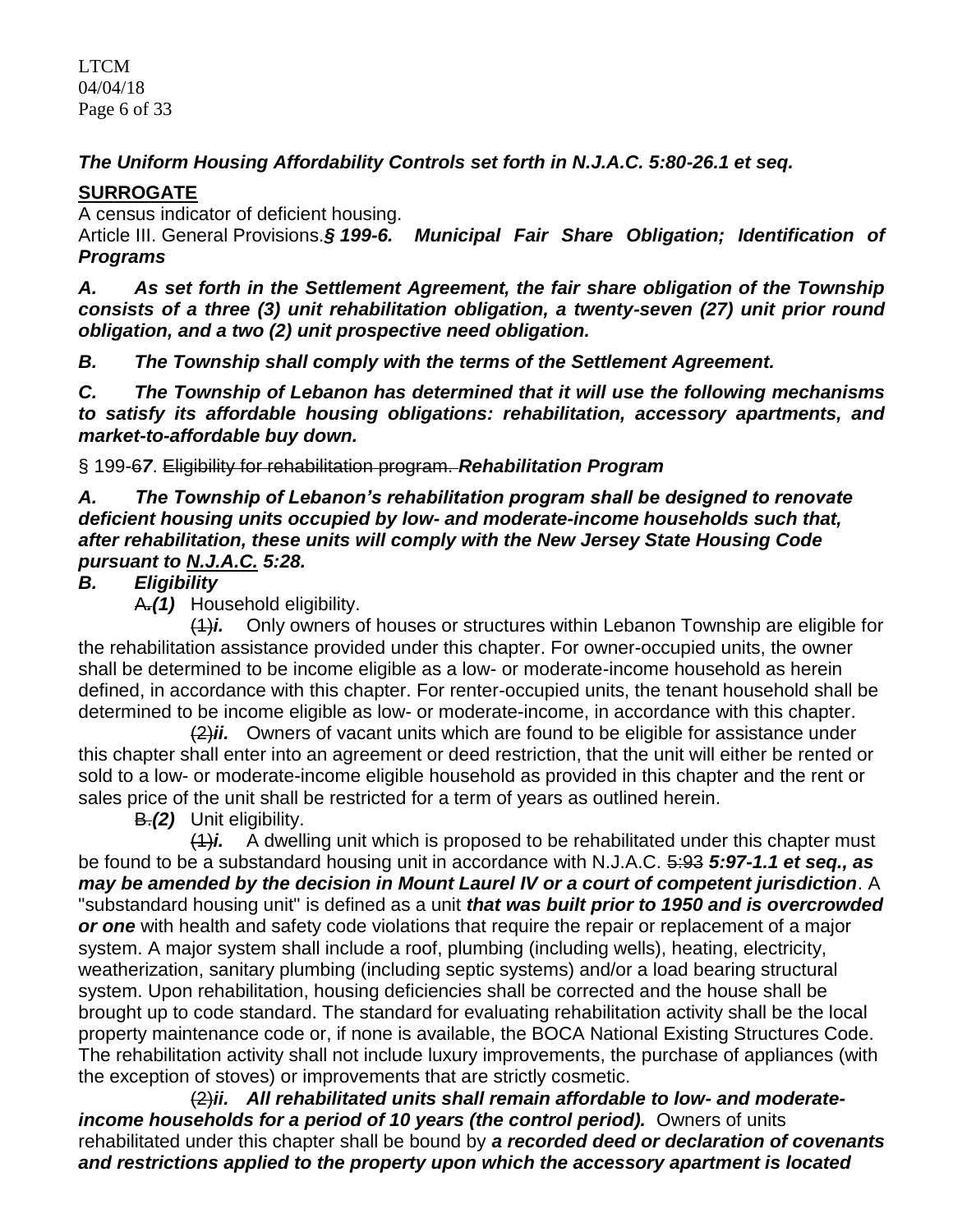### *running with the land and limiting its subsequent rental or sale of the unit and the accessory apartment,*

its terms and those of the Fair Housing Act through an agreement or deed restriction, the form of which shall be prepared by the Township Attorney in conformance with the Act.

§ 199-7.*C.* Terms of rehabilitation program.

*i.* The assistance provided under this chapter shall be available until 34 *3* units of deficient housing have been satisfactorily rehabilitated within the Township's period of substantive certification *or Judgment of Repose*.

*ii. The Township shall dedicate a minimum of \$10,000 for each unit to be rehabilitated through this program, reflecting the minimum hard cost of rehabilitation for each unit.*

*iii. Units in a rehabilitation program shall be exempt from N.J.A.C. 5:97-9 and Uniform Housing Affordability Controls (UHAC), but shall be administered in accordance with the following:*

*a. If a unit is vacant, upon initial rental subsequent to rehabilitation, or if a renter-occupied unit is re-rented prior to the end of controls on affordability, the deed restriction shall require the unit to be rented to a lowor moderate-income household at an affordable rent and affirmatively marketed pursuant to N.J.A.C. 5:97-9 and UHAC.*

*b. If a unit is renter-occupied, upon completion of the rehabilitation, the maximum rate of rent shall be the lesser of the current rent or the maximum permitted rent pursuant to N.J.A.C. 5:97-9 and UHAC.*

*c. Rents in rehabilitated units may increase annually based on the standards in N.J.A.C. 5:97-9.*

*d. Applicant and/or tenant households shall be certified as incomeeligible in accordance with N.J.A.C. 5:97-9 and UHAC, except that households in owner occupied units shall be exempt from the regional asset limit.*

§ 199-8. *Accessory Apartment Program.* Eligibility and development standards for accessory apartment program.

A. An accessory apartment shall be occupied by a low- or moderate-income household meeting the income eligibility standards established by COAH *for a period as set forth in any*  agreement or deed restriction, but not less than ten (10) years. In addition, the accessory apartment shall be occupied by a senior citizen (62 years of age or older) low- or moderateincome household, or the accessory apartment shall be located on a lot owned and occupied by a senior citizen household with the apartment occupied by a low- or moderate-income household. The owner of the principal dwelling shall reside in the principal dwelling or the apartment at all times.

B. No more than 10 *1* accessory apartment shall be created under this program.

C. Accessory apartments are permitted in existing principal or accessory buildings on lots in the following zones and according to the following area, yard and bulk requirements:

 $(1)$  In the R-3 and R-5 Zoning Districts on lots with a minimum area of five acres and meeting the yard and building requirements for the R-5 District established in Schedule I, Lot, Yard, Height and Bulk Requirements, of Chapter 400, Zoning;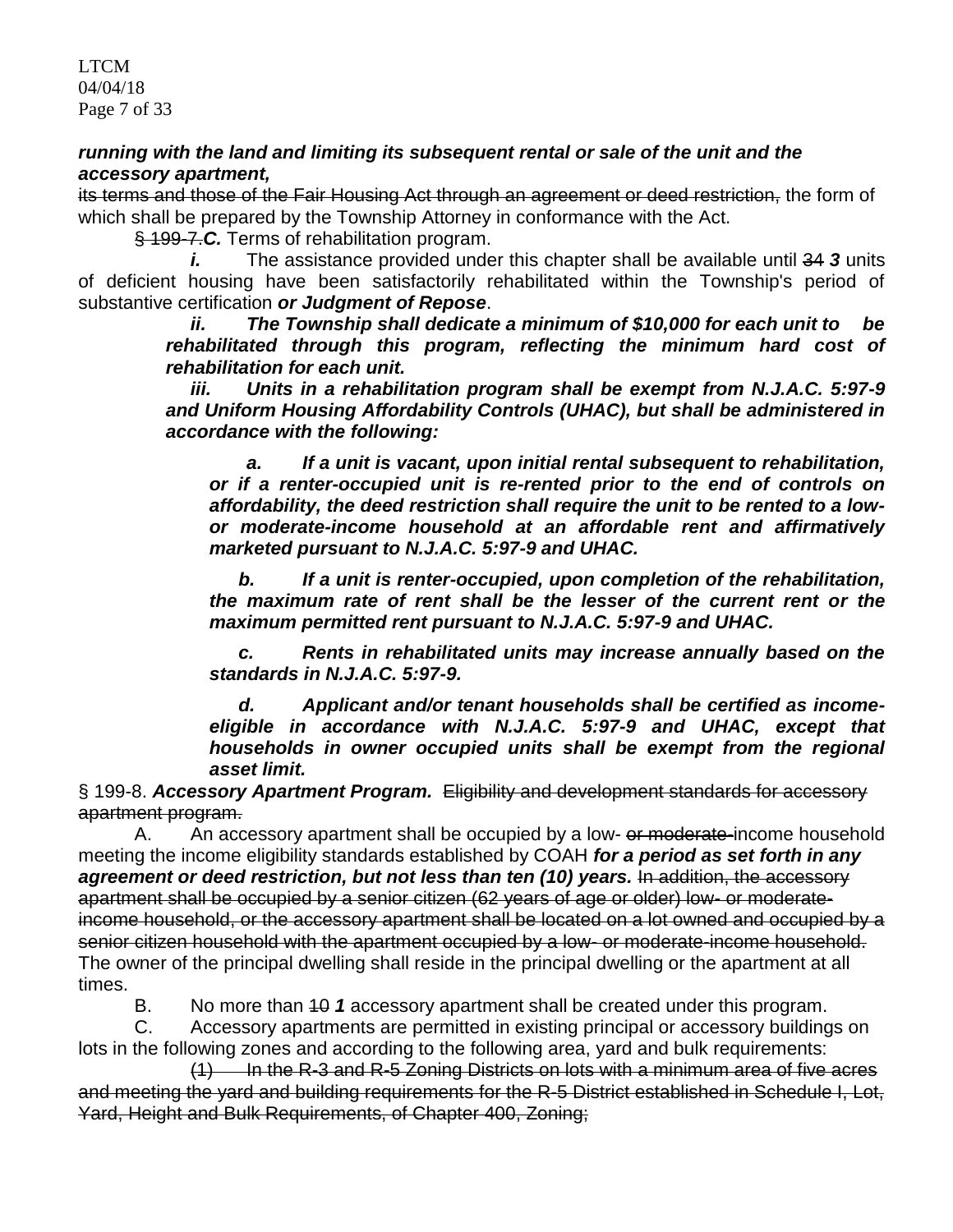LTCM 04/04/18 Page 8 of 33

(2) In the I Zoning District on lots with a minimum area of five acres and meeting the yard and building requirements for the I District established in Schedule I, Lot, Yard, Height and Bulk Requirements, of Chapter 400, Zoning; and

(3) In the B-2 Zoning District o On any lot *in any zone* where approval of the proposed septic system can be obtained.

*D. Accessory apartments shall comply with all applicable statutes and regulations of the State of New Jersey, in addition to all building codes.*

D.*E The r*Rents for *the* accessory apartments, including an allowance for utilities, *shall be affordable to a low-income household as per COAH and UHAC regulations.* are established so as not to exceed 30% of the gross monthly income of the appropriate household size. In addition, the following rents are calculated on the basis of 44% of median income for lowincome households and 71% of median income for moderate-income households in order to meet COAH's standards that rents of accessory apartments will average 57.5% of median income, including utilities [N.J.A.C. 5:93-5.9(a)3]. The maximum rents are based on the number of bedrooms and the size of households in accordance with N.J.A.C. 5:93-7.4, and shall not exceed the following:

| <b>Maximum Monthly Rents</b><br>(Including Utilities)                                                                                                                                                                                                                                                         |                                |                           |  |  |
|---------------------------------------------------------------------------------------------------------------------------------------------------------------------------------------------------------------------------------------------------------------------------------------------------------------|--------------------------------|---------------------------|--|--|
| <b>Type of Unit</b>                                                                                                                                                                                                                                                                                           | Low-Income<br><b>Household</b> | Moderate-Income Household |  |  |
| Efficiency                                                                                                                                                                                                                                                                                                    | \$591                          | \$953                     |  |  |
| One-bedroom                                                                                                                                                                                                                                                                                                   | \$633                          | \$1,021                   |  |  |
| Two-bedroom                                                                                                                                                                                                                                                                                                   | \$759                          | \$1,225                   |  |  |
| Three-bedroom                                                                                                                                                                                                                                                                                                 | \$877                          | \$1.416                   |  |  |
| The above rents are based on eligible income standards adopted by COAH on<br>$\mathbf{A}$ and the state of the state of the state of the state of the state of the state of the state of the state of the state of the state of the state of the state of the state of the state of the state of the state of |                                |                           |  |  |

April 7, 1999, and will be adjusted annually based on COAH's standards.

E.*F.* The accessory apartment shall have living and sleeping space, cooking facilities, a kitchen sink, and complete sanitary facilities for the exclusive use of its occupants.

F.*G.* The accessory apartment shall consist of not less than two rooms, one of which shall be a bathroom containing a flush toilet, wash basin and bathroom tub or shower.

G.*H.* All rooms shall be accessible from within the apartment.

H.*I.* The accessory apartment shall be *separate from the primary residence and*  private and secure from all attached units.

**I.J.** The apartment shall have direct access to the outdoors or directly to a hall from which there is direct access to the outdoors without passing through any other unit, and the accessory apartment shall comply with all requirements of the applicable building codes.

J.*K.* If the apartment is located on the second or third floor, there shall be at least two means of access to the outdoors, available at all times, as approved by the Construction Official. Exterior stairways for the accessory apartment shall be located at the rear or side of the structure.

K.*L.* No apartment shall be located above the third floor.

L.M. The net floor area of the apartment shall be at least 400 square feet, and no bedroom shall have a net floor area of less than 80 square feet.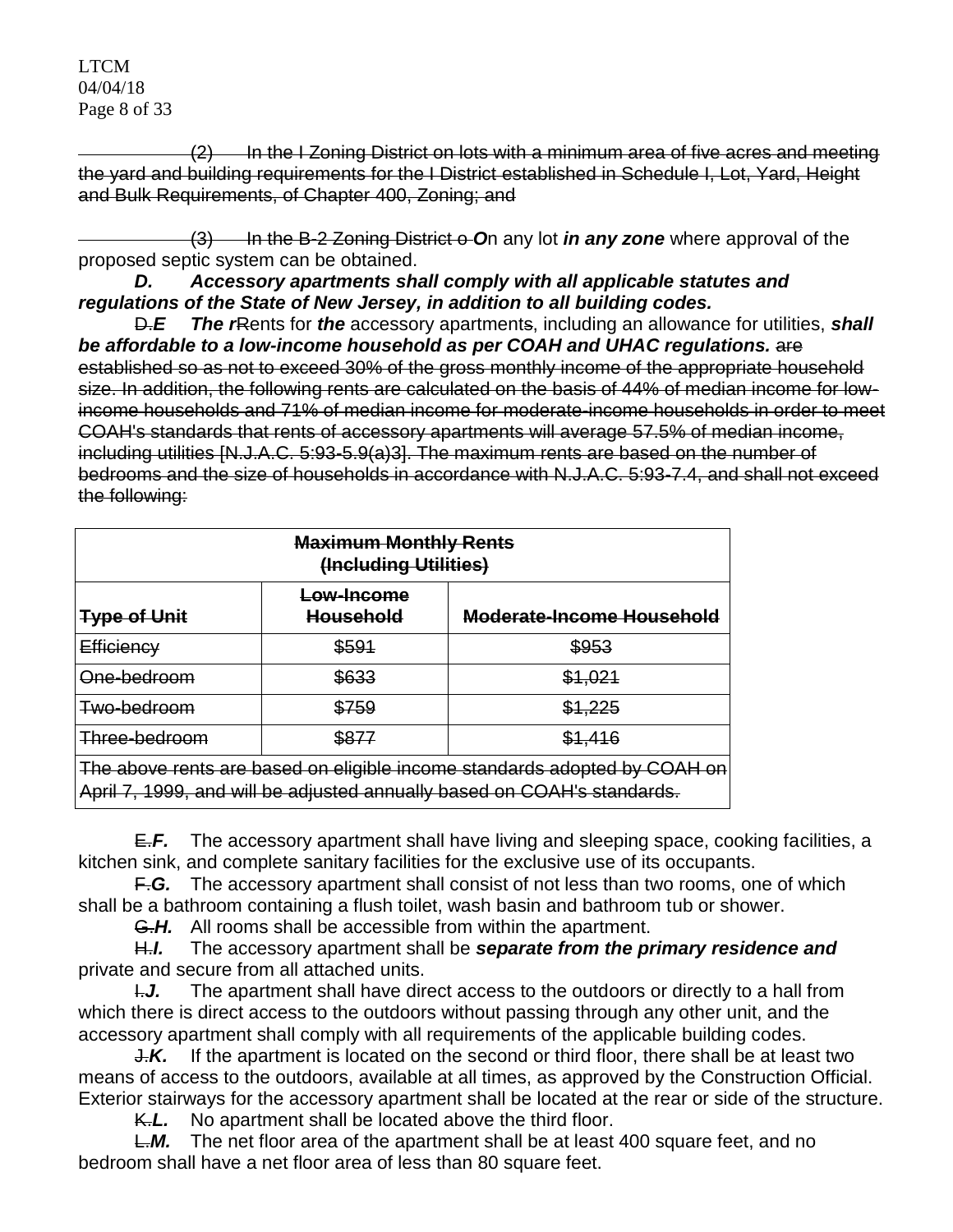### LTCM 04/04/18 Page 9 of 33

M.*N.* An accessory apartment shall be permitted in a principal building, or in an accessory building existing at the time of the adoption of this chapter. The accessory apartment shall occupy no more than 1,200 square feet of the principal or existing accessory building.

N.*O.* At least two off-street parking spaces, or one off-street parking space per bedroom, whichever is greater, shall be provided for each apartment, situated in the side yard or rear yard only.

O.*P.* An accessory building in which a supplementary apartment is built may not be used for any other purpose, except for the storage of vehicles and equipment normally used on residential or agricultural lots or the operation of a residential or agricultural workshop, provided that large quantities of toxic or hazardous materials are not stored in the building.

P.*Q.* The sanitary disposal system serving the accessory apartment shall be approved by the Board of Health.

# *199-9 Market to affordable program*

*A. A market to affordable program is established to permit the subsidization of units rented to low- and moderate-income households through a written agreement with the property owner. Subject to the provisions of B(3) below, the market to affordable program shall produce one low-income unit.*

*B. The following provisions shall apply to the market to affordable program:*

*(1) At the time it is offered for rental, the eligible unit may be new, pre-owned, or vacant.*

*(2) The unit shall be certified to be in sound condition as a result of an inspection performed by a licensed building inspector.*

*(3) The municipality will provide a minimum of \$30,000 to subsidize the lowincome unit, with additional subsidy depending on the market prices or rents in a municipality.*

*C. The unit shall comply with N.J.A.C. 5:97-9 and UHAC with the following exceptions:* 

*i. Bedroom distribution (N.J.A.C. 5:80-26.3(b) and (c));* 

*ii. Low/moderate income split (N.J.A.C. 5:80-26.3(a)); and*

*iii. Affordability average (N.J.A.C. 5:80-26.3(d) and (e)).*

§ 199-9*-10*. Compliance with chapter and affordability controls.

All owners of assisted units under this program *the programs set forth in this Chapter* shall enter into an agreement with the Township, and a deed restriction and*/or* lien shall be filed, stipulating that the owner agrees to comply with this chapter and the Act for the specified terms as outlined herein.

§ 199-10*--11*. Compliance with COAH regulations.

This chapter and all persons assisted pursuant thereto shall comply with the rules and regulations of the N.J. Council on Affordable Housing ("COAH Rules").Article IV. Administration § 199-11.*-12.* Staff; duties generally.

A. Administrator. The Township *Committee shall appoint an* Clerk shall be the administrator of *Administrative Agent of* the rehabilitation*,* and accessory apartment, *and market to affordable* programs. *The Administrative Agent may also act as the Township's Municipal*  **Housing Liaison.** In this capacity the Clerk **Administrative Agent** shall arrange for all mass mailings and advertising, shall make funding recommendations to the Township Committee as outlined herein, and shall periodically report the progress of the program to the Township Committee and shall file annual reports with COAH as required by N.J.A.C. 5:93*7 and the Settlement Agreement*.

*The Administrative Agent shall perform the duties and responsibilities of an administrative agent as are set forth in UHAC and which are described in full detail in the*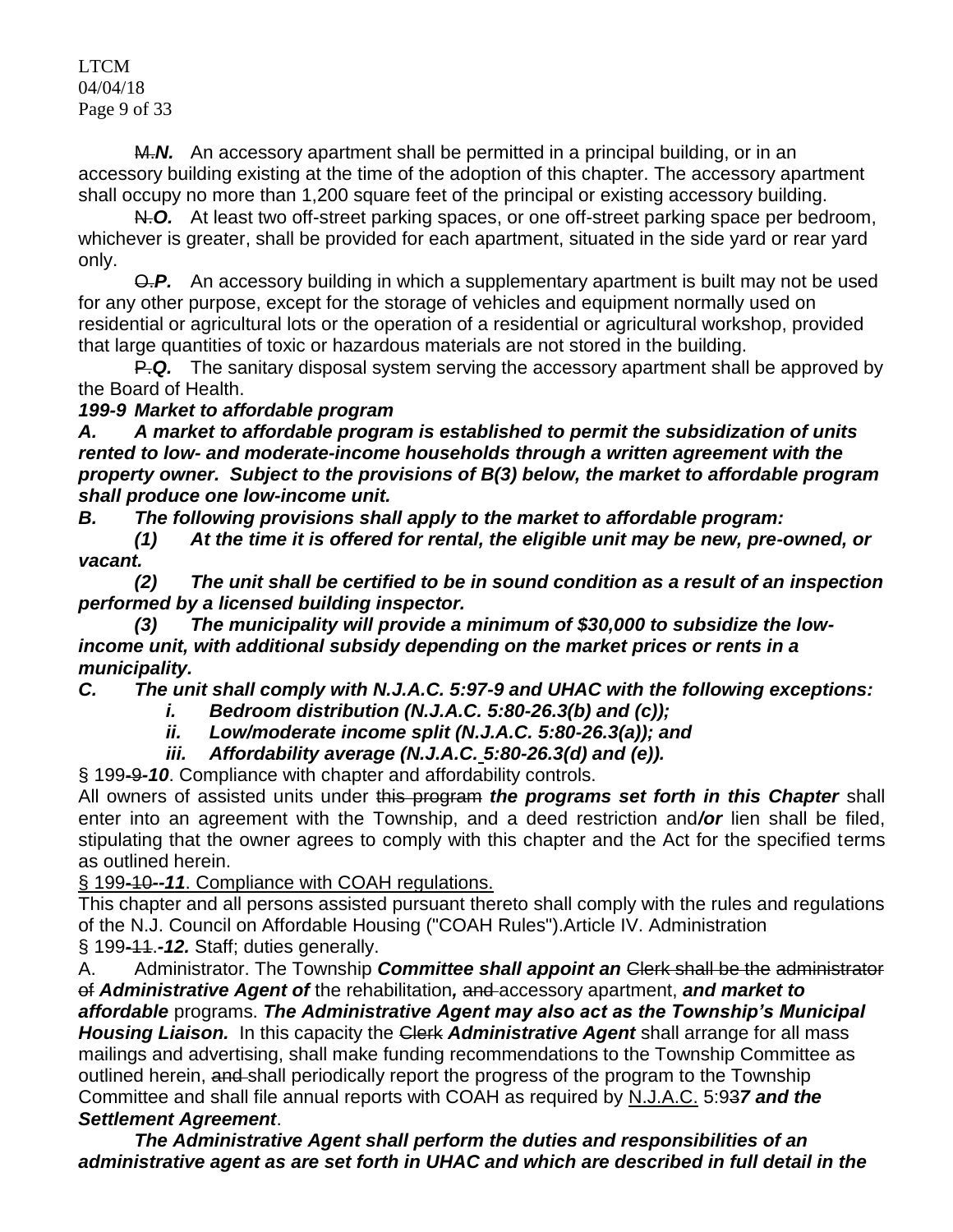LTCM 04/04/18 Page 10 of 33

*Operating Manual, including those set forth in N.J.A.C. 5:80-26.14, 16 and 18 thereof, which includes:* 

- *1. Attending continuing education opportunities on affordability controls, compliance monitoring, and affirmative marketing as offered or approved by COAH;*
- *2. Affirmative Marketing;*
- *2. Household Certification;*
- *3. Affordability Controls;*
- *4. Records retention;*
- *5. Resale and re-rental;*
- *6. Processing requests from unit owners; and*
- *7. Enforcement, though the ultimate responsibility for retaining controls on the units rests with the municipality.*
- *8. The Administrative Agent shall have authority to take all actions necessary and*

# *appropriate to carry out its responsibilities, hereunder.*

The *Administrative Agent* Clerk, in conjunction with the Construction Code Official and Assessor, shall develop forms for use by households or owners wishing to participate in the programs. The *Administrative Agent* Clerk shall maintain a complete file for each application. B. Construction Code Official. The Township Construction Code Official shall have primary responsibility for all housing inspections. For units proposed for rehabilitation, he shall determine the unit's substandard systems and eligibility, the scope of work needed to make the unit adequate and safe, and the estimated cost of improvements. For proposed accessory apartments, the Construction Code Official shall determine whether the proposed plan meets the standards in § 199-8, and the estimated cost of improvements. He shall report his findings in the form of recommendations for funding to the *Administrative Agent* Township Clerk who shall list same on the agenda of the Township Committee. The Construction Code Official shall make periodic inspections and issue a report of completion to the *Administrative Agent* Township Clerk concomitant with the issuance of a certificate of occupancy for the unit upon completion of the rehabilitation, or accessory apartment, *or market-to-affordable unit* creation.

# *C. Township Planner. For proposed accessory apartments and market to affordable units, the Township Planner shall determine whether the proposed units meet all applicable standards in § 199-8 and 199-9.*

C*D.*. Tax Assessor. The Tax Assessor shall aid the Construction Code Official in his inspections and shall assist the *Administrative Agent* Township Clerk in arranging for mass mailings utilizing the Township's tax assessment records.

 $\overline{P}$  **E**. Township Attorney. A Township Attorney shall prepare all deed restrictions, lien documents, and any other legal documents he shall deem necessary and adequate to effectuate this chapter, the programs, and the regulations or requirements.

E. Planning Board and Zoning Board of Adjustment. The Planning Board or Zoning Board of Adjustment, as the case may be, shall review applications for accessory apartments to determine if the proposed development meets the zoning standards established in § 199-8 of this chapter and Chapter 400, Zoning.

§ 199-12*13*. *Affirmative* Marketing.

*A. The Township adopts, by passage of this ordinance,* an *the following* Affirmative Marketing Plan, subject to approval of COAH *or a court of competent jurisdiction*, compliant with N.J.A.C. 5:80-26.15, as may be amended and supplemented.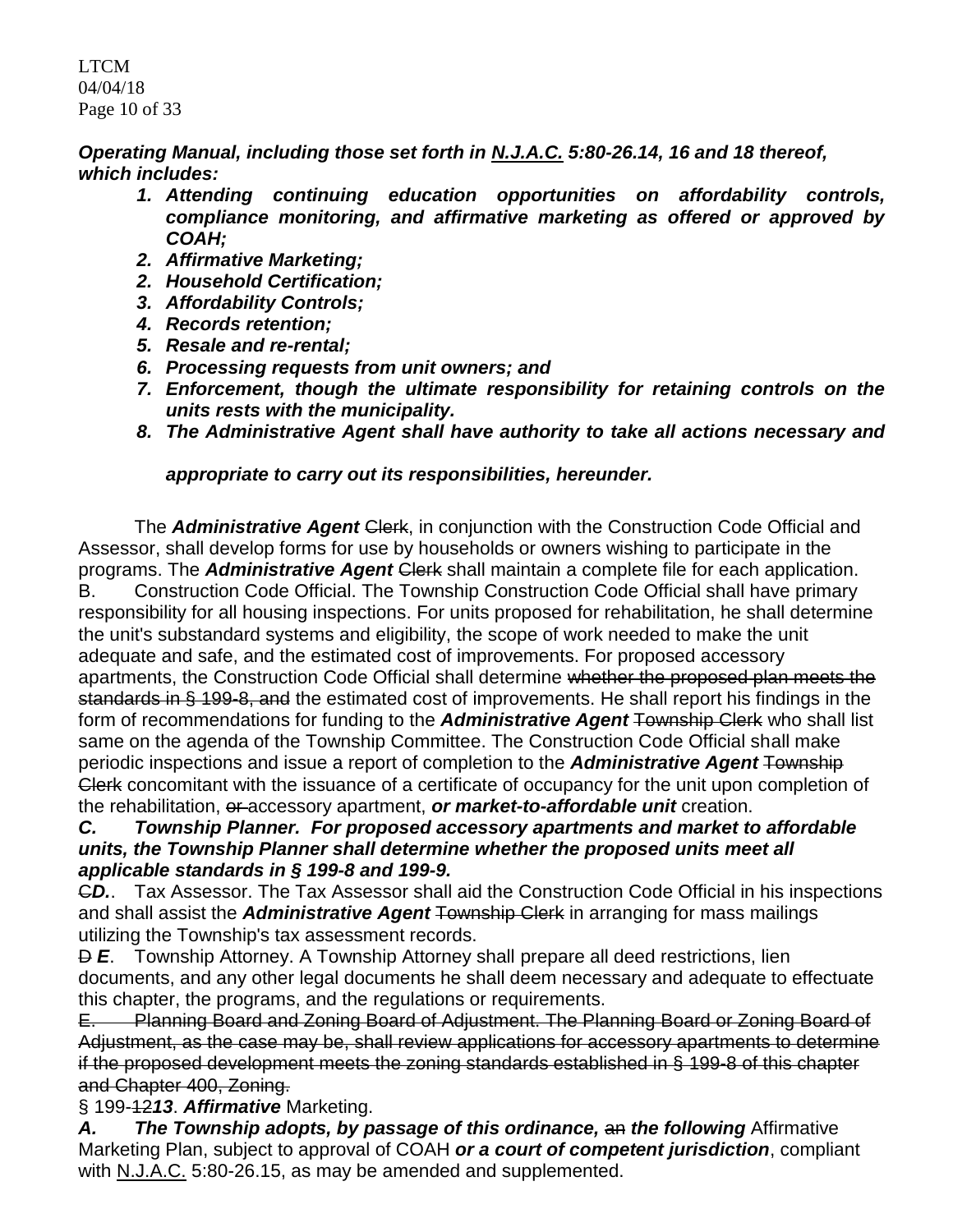LTCM 04/04/18 Page 11 of 33

*(1)* The *Administrative Agent Clerk*, in conjunction with the Tax Assessor and Tax Collector, shall arrange, at least once annually, for a mailing of brochures to all homeowners within the Township, announcing and explaining the availability of rehabilitation and accessory apartment assistance. In addition, the *Administrative Agent* Clerk shall arrange for and shall display, in public buildings throughout the Township, posters which advertise the program. Owners of nonpublic facilities may, upon request, also display posters (such as banks, churches, community service organizations). All brochures and posters shall specify the name of the contact person in the Township Municipal Building (with telephone number and address) who will provide more detailed information and, upon request, application packages.

*(2)*B. News releases shall be prepared and sent to the local print media at least quarterly and a public meeting shall be held in the initial stage of program implementation to familiarize interested parties with the procedures for program participation. Informational meetings shall be held with welfare organizations, community groups, personnel departments of local employers, social workers, civic and religious leaders, senior citizen groups, and fraternal organizations. Marketing efforts will continue until the programs are fully subscribed.

*B. The Administrative Agent shall assure the affirmative marketing of all affordable units consistent with the Affirmative Marketing Plan for the municipality.*

*C. In implementing the affirmative marketing plan, the Administrative Agent shall provide a list of counseling services to low- and moderate-income applicants on subjects such as budgeting, credit issues, mortgage qualification, rental lease requirements, and landlord/tenant law.* 

*D. The costs of advertising and affirmative marketing of the affordable units shall be the responsibility of the developer, sponsor or owner, unless otherwise determined or agreed to by the Township.*

*E. In compliance with the Settlement Agreement, the Township shall include in its affirmative marking plan pursuant to N.J.A.C. 5:80-26.15(f)(5), the following: Fair Share Housing Center (510 Park Boulevard, Cherry Hill, NJ 08002), the New Jersey State Conference of the NAACP, the Latino Action Network (P.O. Box 943, Freehold, NJ 07728, East Orange NAACP (P.O. Box1127, East Orange, NJ 07019), Newark NAACP (P.O. Box 1262, Newark, NJ 07101, Morris County NAACP (P.O. Box 2256, Morristown, NJ 07962, and Elizabeth NAACP (P.O. Box 6732, Elizabeth, NJ 07206). The Township shall, as part of its regional affirmative marketing strategies during its implementation of this plan, provide notice to those organizations of all available affordable housing units. The Township also agrees to require any other entities, including developers or persons or companies retained to do affirmative marketing, to comply with this paragraph.*

§ 199-13*14*. Application and forms.

*Administrative Agent* Township Clerk shall develop appropriate forms for program implementation as follows:

A. Application form which shall cover all general data such as owner's and applicant's name; occupancy status; present rent (if applicable); number of persons in household; location and number of units, including number of bedrooms; income level and sources of income for proposed occupants; a description of the work to be done; and, for accessory apartments, a plot plan and construction plan.

B. Income verification forms which shall be signed by the applicant so that the *Administrative Agent* Clerk may mail them to the employer for verification. If unemployed, the applicant shall supply such other evidence as will reasonably establish the income level, such as social security statements, tax returns, dividend statements, etc. The *Administrative Agent*  Clerk shall keep all financial disclosures made by an applicant confidential. In making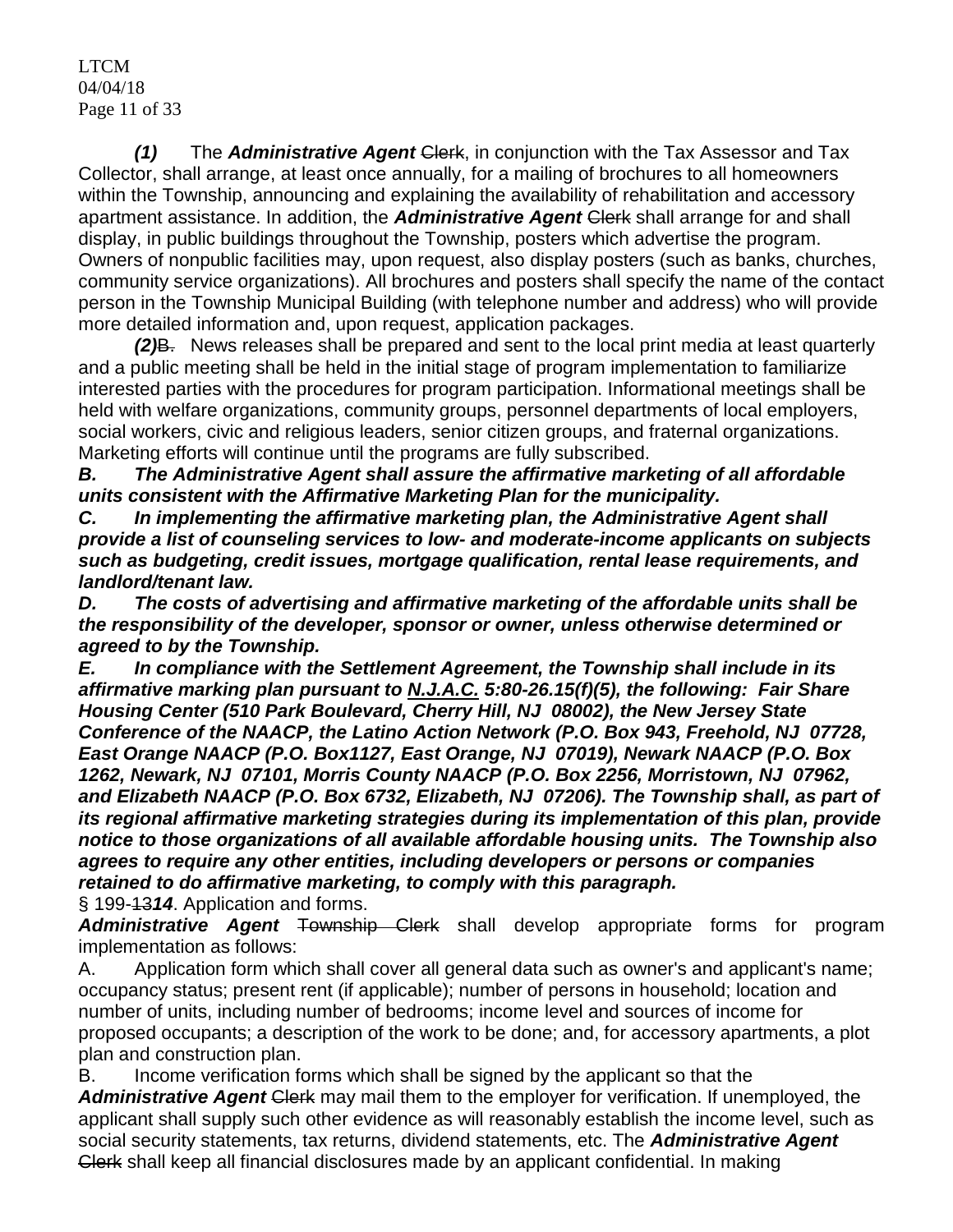LTCM 04/04/18 Page 12 of 33

recommendations to the Township Committee, the income need not be disclosed in public session except by means so as to establish that the income level is below the applicable low- or moderate-income levels established by the Council on Affordable Housing.

C. For vacant units where an owner-applicant may apply for and receive a rehabilitation or accessory apartment loan pursuant to this chapter, the owner shall agree to provide all necessary documents and a verification as outlined in this section, for prospective occupants, so as to adequately demonstrate compliance with all local and state regulations cited herein. An ownerapplicant is a person who owns a housing structure proposed for rehabilitation, or a building proposed for an accessory apartment, and is applying to create a rental unit.

D. Affordability controls shall be clearly identified in the application package, and shall be in conformance with this chapter and *COAH's Rules* N.J.A.C. 5:93-9. A sample deed restriction and/or rehabilitation loan agreement shall be supplied to the applicant.

E. Supporting documents shall be submitted evidencing proof of ownership.

# *F. Applications shall be considered in the order in which they are received by the Township.*

§ 199-14*15*. Application procedures.

A. Filing. All interested applicants may obtain an application package from the

Administrative Agent Township Clerk. Questions as to income eligibility or administrative procedures may be directed to the *Administrative Agent* Township Clerk. Assistance regarding unit eligibility, accessory apartment standards, scope of work, and obtaining cost estimates will be provided by the Construction Code Official. The Construction Code Official and *Administrative*  Agent Township Clerk shall arrange for special times to make themselves available to assist the public, which shall include daytime and evening hours. All completed applications shall be presented to the *Administrative Agent* Township Clerk.

# B. *Administrative Agent's* Township Clerk's review.

(1) The *Administrative Agent* Township Clerk shall, within five business days, review the application to determine its completeness and the income level of the applicant. If the applicant's income exceeds the eligibility standard, the applicant will be so notified and a confirming letter shall be kept in the file. If the application is complete and the stated income level is eligible, the *Administrative Agent* Clerk shall transmit a copy of the package to the Construction Code Official for review. Thereafter, the **Administrative Agent Clerk** shall verify the income with the applicant's employer on the forms provided. Once verified, the Clerk shall so notify the Construction Code Official.

(2) For vacant units, the owner need not be income eligible, but he or she shall provide adequate documentation at the time of occupancy that the sales price or rental rate is affordable as defined in this chapter, and that the prospective occupants are income eligible.

C. *Township Planner's and* Construction Code Official's and Planning Board/Zoning Board of Adjustment review.

(1) The Construction Code Official shall review the application package, and within 10 business days of receipt of same, shall (with the Tax Assessor) arrange for an inspection of the property. For rehabilitation proposals, he shall prepare a work write-up that details the unit's substandard characteristics and scope of work, all of which shall be in compliance with this chapter. A copy of the work write-up shall be sent to the applicant within 10 days of the inspection. The Construction Code Official shall prepare an in-house cost estimate to be kept in the file confidentially, until a contractor's proposal for the rehabilitation work is received. The applicant shall obtain at least one contractor's estimate (typical time frame of 10 business days) and return same to the Construction Code Official. If the Construction Code Official finds that the estimate is within 10% of his estimate, he shall prepare a recommendation for funding to be sent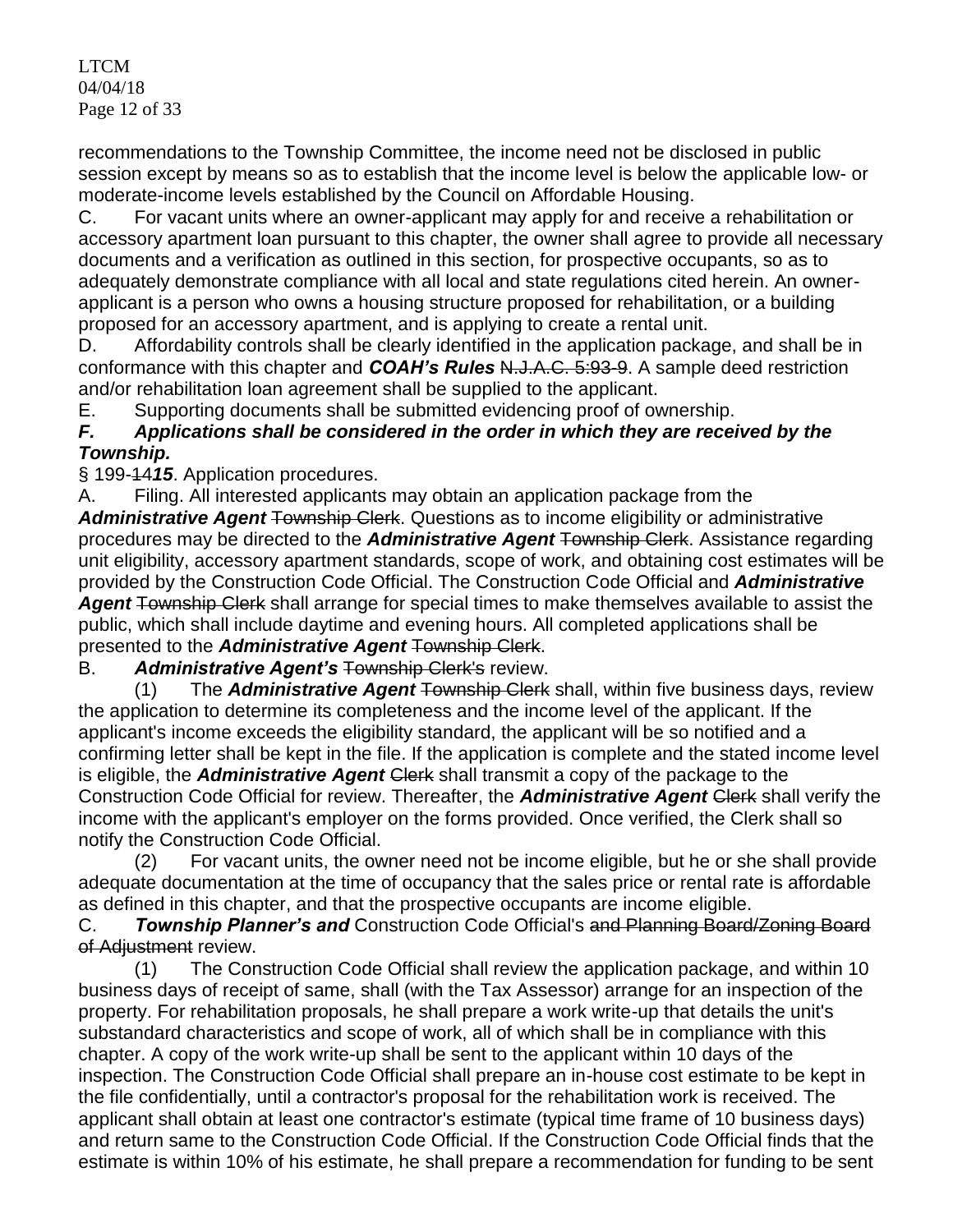LTCM 04/04/18 Page 13 of 33

to the *Administrative Agent* Township Clerk for inclusion on the Township Committee's agenda. If the estimate is too high or too low, the applicant may elect to obtain a new estimate, or may request the contractor to meet with the Construction Code Official to resolve the discrepancy.

(2) For proposed accessory apartments, the *Township Planner* Planning Board or Zoning Board of Adjustment, as the case may be, shall review the application for conformance with the zoning standards established in § 199-8 of this chapter and Chapter 400, Zoning, and provide its findings to the Construction Code Official and Township Committee. The Construction Code Official shall review the findings of the Planning Board/Zoning Board of Adjustment **Township Planner**, the proposed plot plan and the construction plan for conformance with the construction standards in § 199-8. The applicant shall submit a cost estimate for the proposed scope of work for review by the Construction Code Official. If the *Township Planner* Planning Board/Zoning Board of Adjustment and the Construction Code Official find that the proposed accessory apartment complies with the standards of § 199-8, and that the estimate is within 10% of the Construction Code Official's independent estimate, then the Construction Code Official shall prepare a recommendation for funding to be sent to the *Administrative Agent* Township Clerk for inclusion on the Township Committee's agenda. If the standards of § 199-8 are not met, then the Construction Code Official shall prepare a report for the applicant and Township Committee identifying the standards which are not satisfied.

D. Township Committee authorization. Recommendations for funding shall be sent by the Construction Code Official to the Municipal Housing Liaison for inclusion on the agenda of the Township Committee. If all program criteria have been met, the Committee shall approve the funding of the improvements for the funds reserved for the program and shall authorize the Township Attorney to prepare a rehabilitation or accessory apartment, or market to affordable loan agreement and deed restriction *or lien* so as to ensure that a lien position may be held by the Township. The work may then be authorized by the Construction Code Official as provided in § 199-22. The rehabilitation *For rehabilitation projects, the* loan principal shall include only capital costs. Administrative expenses to be budgeted (such as the inspection costs, attorney's fees, and processing expenses incurred by the Municipal Housing Liaison) shall be paid by the Township and not charged to the borrower. For any two-year period, the average capital expense (hard cost) for units in the rehabilitation program shall be \$10,000, and the Township Committee may authorize the expenditure of up to \$30,000 on a rehabilitated unit. The Township Committee shall provide at least \$20,000 to subsidize the creation of each moderate-income accessory apartment or \$25,000 to subsidize the creation of each low-income accessory apartment. *The Township Committee shall provide \$30,000 to subsidize the creation of a low-income market-to-affordable unit.*

E. Inspections. *For rehabilitation and accessory apartment projects,* the Construction Code Official shall periodically inspect the premises during construction. Payments will be made to the contractor at 50% performance (40% of the cost) and upon completion (the balance due). Change orders shall require approval by the Township Committee if additional funding is required beyond the contract amount. Otherwise, applicant and Construction Code Official concurrence shall be the only necessary authorization. Upon completion, the Construction Code Official shall issue a completion report to the *Administrative Agent* Township Clerk stating that the work has been undertaken in conformance with the program, this chapter, and the applicable codes, and that the unit has been brought up to compliance with the relevant housing or building code for rehabilitated units, or the relevant accessory apartment standards for new accessory apartments.

F. Reports to the Township Committee. At least quarterly, the *Administrative Agent*  Township Clerk shall report the program's progress to the Committee, including an accounting report supplied by the Chief Financial Officer/Treasurer as to funds expended. The report shall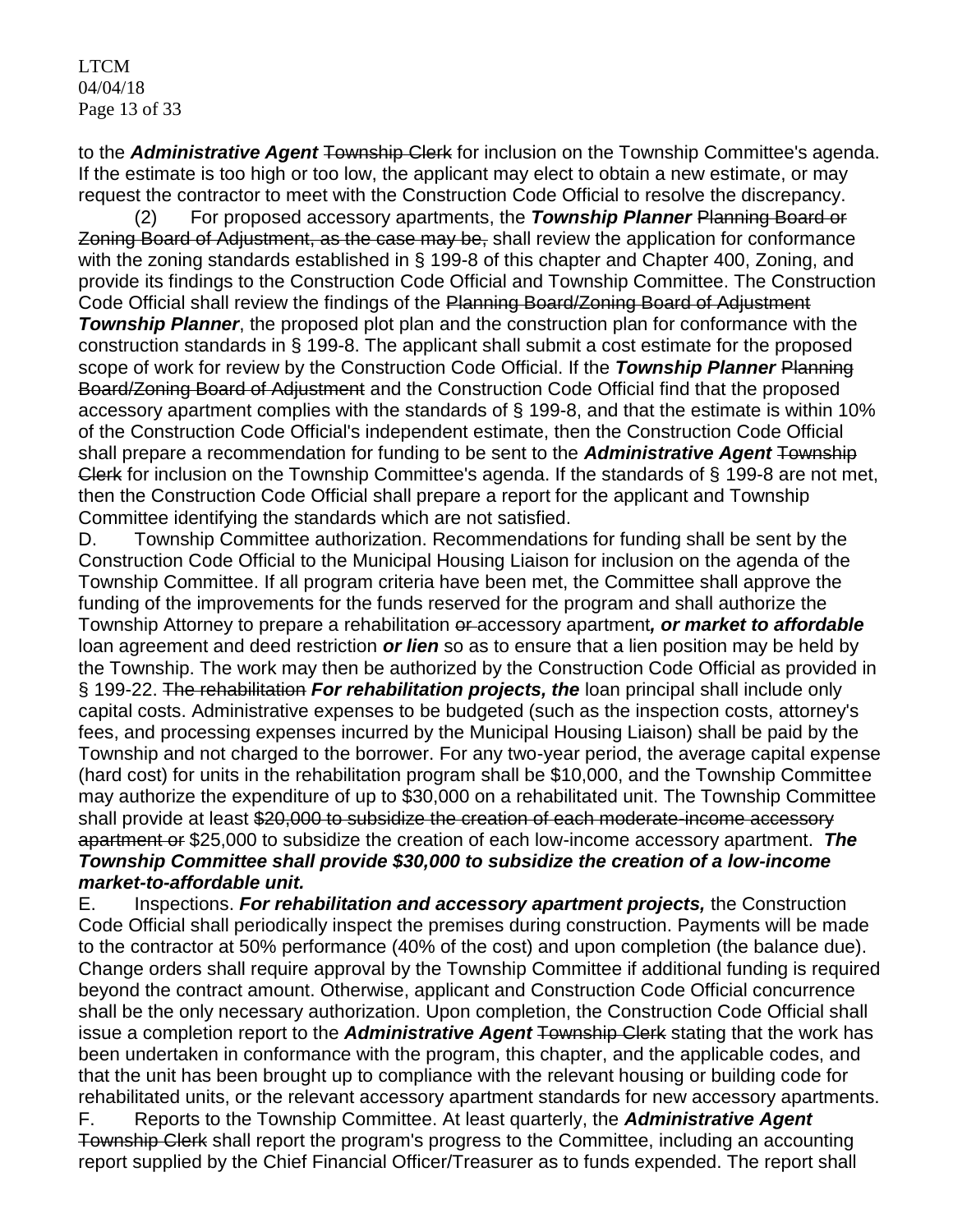LTCM 04/04/18 Page 14 of 33

state the status of units under review or under construction, and the efforts which will be undertaken to meet program goals in the future. *Every two years, with the first report being due in August 2019,* Annually, the *Administrative Agent* Clerk shall file a progress report with the Council on Affordable Housing *and Fair Share Housing Center*.

Article V. Affordability Controls

§ 199-15*16*. General requirements.

A. In accordance with N.J.A.C. 5:*973*-9, all units assisted under this chapter shall be subject to resale and rent affordability control for the periods outlined herein. Should the terms as authorized by N.J.A.C. 5:*973*-9 be amended as provided by law, then this chapter may be amended and the Township Committee may at its discretion take such steps as necessary to amend any loan agreement or deed restriction, with the consent of the owner.

B. At the time an application for a unit(s) is approved by the Township Committee, each household in occupancy must be income eligible as set forth in Article II**I** whether an ownerapplicant or a renter-applicant. Owners of vacant units must agree to rent or sell the unit to an income eligible low- or moderate-income household when the rehabilitation or accessory apartment is completed *or when the market-to-affordable unit is funded*. In approving the rehabilitation of vacant units, the Township Committee shall attempt to assure that at least 50% of such vacant units are reserved for low-income households.

C. The owner shall provide a certification verifying that the proposed rent level complies with this chapter and COAH rules.

# § 199-16*17*. Terms.

A. Owner-occupied rehabilitated units. Units which are owner occupied shall be subject to affordability controls for a term of *ten years* six years from the date a completion report is filed by the Construction Code Official with the Township Clerk. At that time, the Township Clerk *Administrative Agent* shall advise the Township Attorney to file the deed restriction *lien*  effectuating the rehabilitation loan agreement as hereinafter set forth.

B. Renter-occupied rehabilitated units. Units which are occupied by renter households shall be subject to affordability controls for a period of 10 years from the date a completion report is filed by the Construction Code Official with the *Administrative Agent* Township Clerk. At that time, the *Administrative Agent* Township Clerk shall advise the Township Attorney to file the deed restriction effectuating the rehabilitation loan agreement as hereinafter set forth. *If a unit is renter-occupied, upon completion of the rehabilitation, the maximum rate of rent shall be the lesser of the current rent or the maximum permitted rent pursuant to N.J.A.C. 5:97-9 and UHAC*

C. Vacant rehabilitated units.

(1) At the time a vacant unit is approved for funding by the Township Committee, the owner shall elect either to sell or to rent the unit when rehabilitation is completed. If the unit is to be sold, it shall be sold to an income eligible low- or moderate-income household based on the following standards:

(a) Sales units shall be priced so that the sales price is affordable to households based on a factor of no more than 28% of gross income being paid for principal, interest, taxes, and insurance with a 10% down payment and a mortgage at prevailing interest rates at the time the application is approved. Controls shall be in effect for six years.

(b) Rental units shall be rented to income eligible household based on no more than 30% of gross income paid for rent, including utilities. Controls shall be in effect for 10 years.

(2) At the time a vacant unit has been rehabilitated and a completion report issued, the Attorney shall file the loan agreement in the manner provided in § 199-22 below. The agreement *and deed restriction* shall contain provisions requiring that, as a condition of sale or rent of the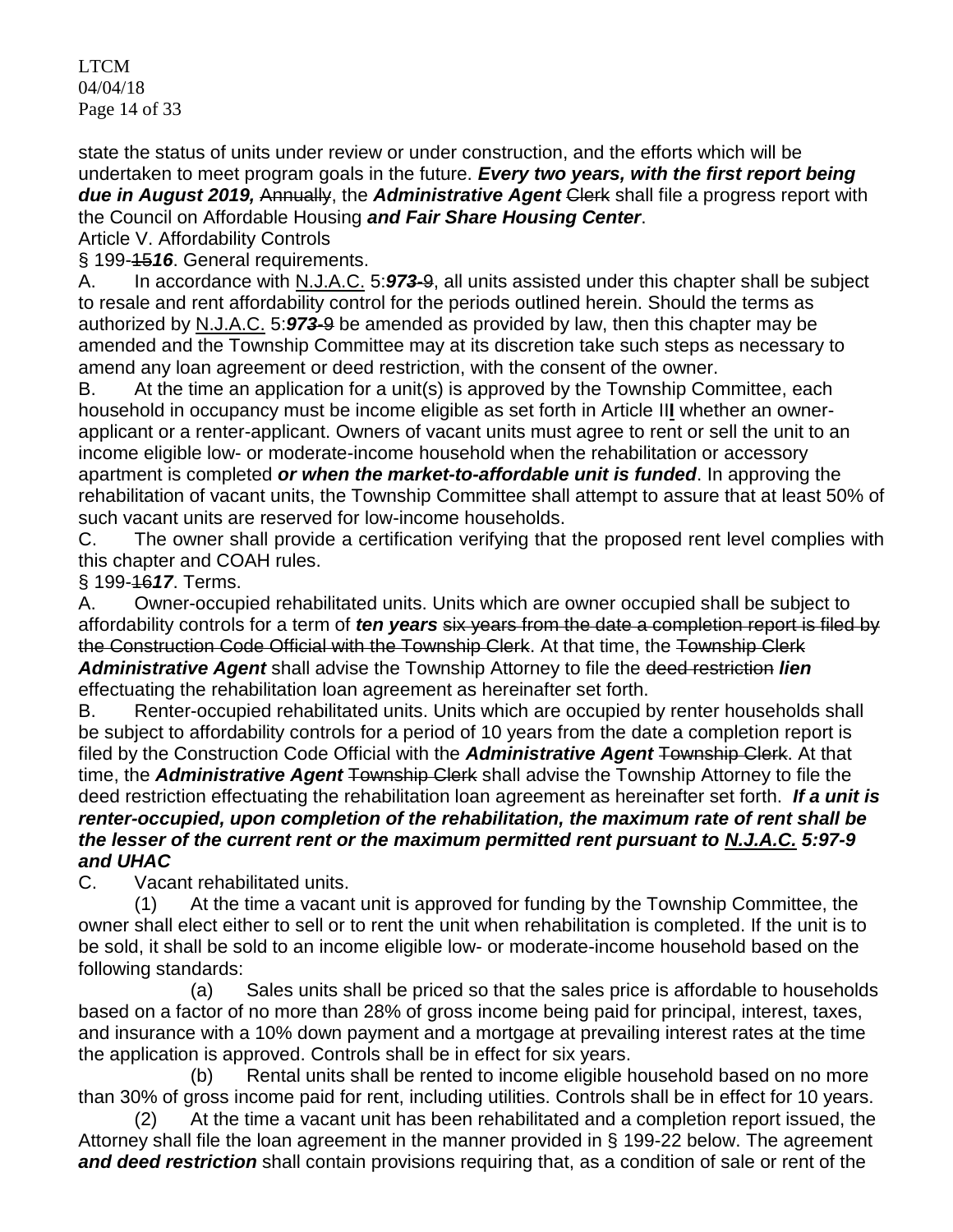LTCM 04/04/18 Page 15 of 33

vacant unit, the owner shall provide the *Administrative Agent* Township Clerk with documentation and the *Administrative Agent* Clerk shall verify that the proposed purchaser or renter household meets the income criteria established in this chapter, i.e. that the household is either low-income or moderate-income and that the sales price or rent level is affordable as lowor moderate-income housing, all in accordance with the occupancy designation of the unit as set forth in § 199-15. The *Administrative Agent* Township Clerk shall provide the owner with approval or disapproval based upon the criteria in this chapter for making such determinations. Until a satisfactory determination is reached, any certificate of occupancy shall be considered conditional in regard to substantiation of compliance with this chapter. Once the *Administrative*  Agent Township Clerk certifies approval, a copy shall be forwarded to the Construction Code Official, who shall issue the full certificate of occupancy, provided all work-related items have been completed satisfactorily.

D. Accessory apartments.

(1) Of the maximum of 10 *The one* accessory apartment created, three shall be subject to affordability controls for a term of at least 10 years from the date a completion report is filed by the Construction Code Official with the *Administrative Agent* Township Clerk. The remaining seven accessory apartments shall be subject to affordability controls for a term of at least 30 years from the date a completion report is filed by the Construction Code Official with the Township Clerk, in accordance with N.J.A.C. 5:93-5.9(d). On the remaining seven units the Township can reduce the period of affordability controls from at least 30 years to at least 10 years for good cause.

(2) Vacant accessory apartments, for which no tenant is available at the time of filing the completion report, shall be subject to the same conditions of the loan agreement concerning income eligibility of the proposed renter household as are outlined in Subsection **C**. § 199-17*18*. Rehabilitation and accessory apartment loan agreements.

At such time as the Township Committee approves an application for assistance (funding) under this chapter *for a rehabilitation or accessory apartment*, it shall be with the condition that the amount of funding for capital costs or soft costs paid to the applicant shall be the subject of a rehabilitation loan agreement, whereby the owner agrees to be bound by this chapter and the following terms:

A. General terms. The rehabilitation or accessory apartment loan shall be for the full amount of funds borrowed by the applicant to cover the cost of the repairs to each eligible unit, whether from Township funds or other funding sources as may be available through this program. The loan shall stipulate that interest shall only accrue on the principal according to the terms outlined in Subsection D. Payments on principal shall only be due upon sale or refinancing of the unit(s), except as outlined below in Subsections C, D and E.

B. Terms for owner-occupied rehabilitated units. Owners of owner-occupied units shall generally continue to reside in the unit for six *ten* years. If the unit is sold during the six*ten*-year period, the loan shall be assumable only if the purchaser is an income eligible low- or moderateincome household. If, during the six*ten*-year term, the unit is sold to a non-income eligible household, the loan and all accrued interest (determined as specified in Subsection E) shall be repaid in full as a condition of the sale. The Township will then offer the same assistance to another unit within the Township. At the end of the six*ten*-year period, the loan principal shall be repaid in full, except that if the owner remains an income-eligible household and continues to live in the unit, the payment may be deferred. In said event, a new agreement shall be executed stipulating these conditions.

C. Terms for renter-occupied rehabilitated units. Owners of renter-occupied units shall agree to rent the unit to an income eligible household for the full ten-year term. Any future owner of such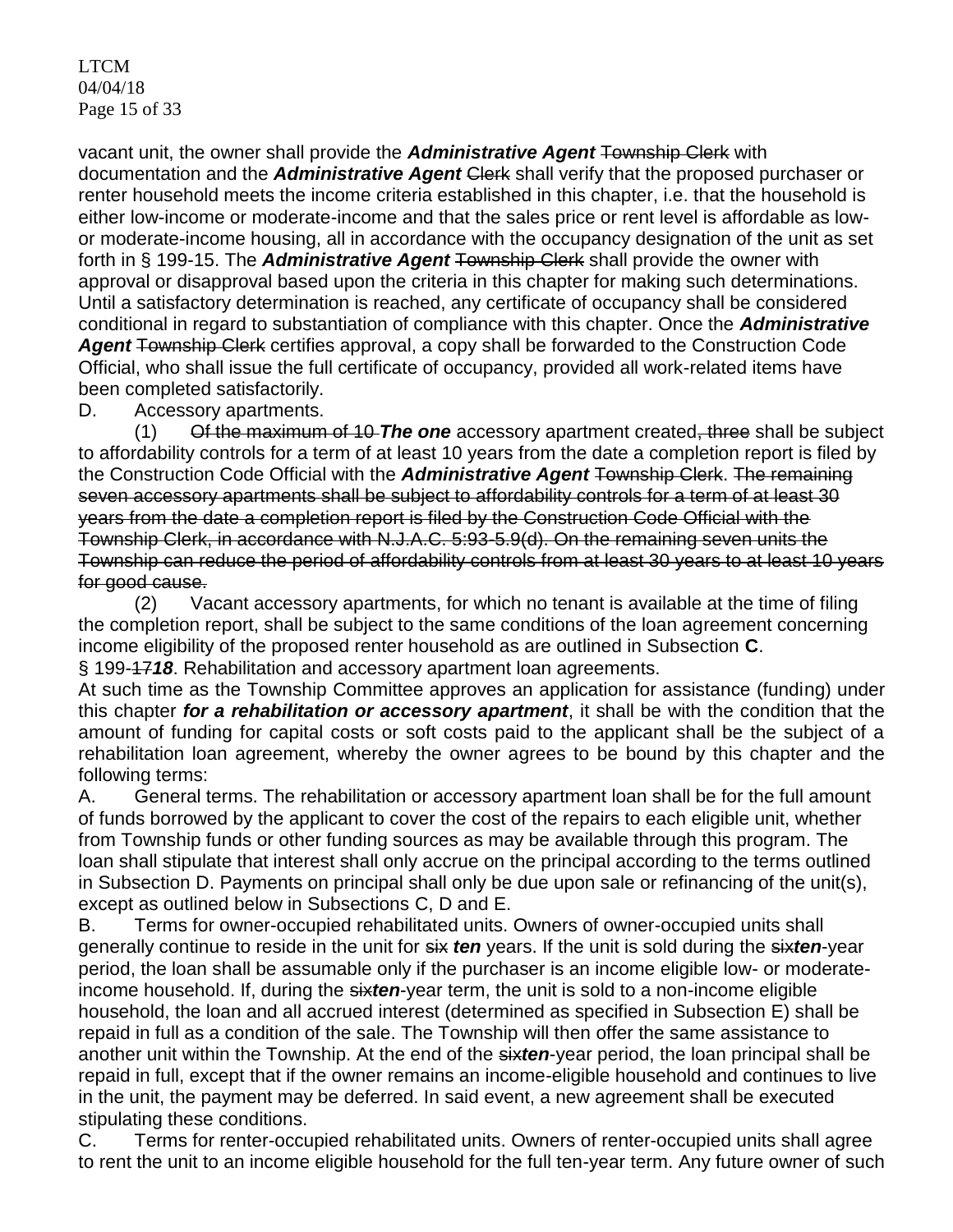LTCM 04/04/18 Page 16 of 33

units shall be bound by this restriction, and the loan shall be assumable. At the end of the tenyear period, the loan principal shall be repaid in full, except that if the owner agrees to continue renting to income-eligible households, the payment may be deferred. In said event, a new agreement shall be executed stipulating these conditions.

D. Terms for accessory apartments.

(1) Owners of renter-occupied accessory apartments shall agree to rent the unit to an income eligible household for the full ten-year term. For units with a ten-year loan agreement, the loan shall be repaid in full at the end of the ten-year period, together with accrued interest, except that if the owner agrees to continue renting to income eligible households, the payment may be deferred. In said event, a new agreement shall be executed stipulating these conditions. The loan may not be prepaid during the initial ten-year period.

(2) For units with a thirty-year loan agreement, the loan shall be forgiven in full at the end of the thirty-year period. After 10 years, no additional interest shall accrue, and commencing after the 11th year 5% of the principal and previously accrued interest shall be forgiven each year. The loan may not be prepaid during the initial thirty-year period.

E. Premature termination. In cases where the rehabilitation or accessory apartment loan agreement must be terminated prematurely due to court action, bankruptcy or good cause as may be established by rules and regulations of an appropriate federal or state agency, before the expiration of the time period in the agreement required by this chapter or COAH regulations as revised, the amount of the loan principal is to be paid in full together with accrued interest determined as follows:

(1) For a six-year loan terminated in its first year, simple interest at a rate per annum equal to the prime rate at Citibank of New York plus 2%. For a six-year loan terminated thereafter, the rate per annum for the entire period will be the first year's rate reduced by 20% for each full year that the loan has been outstanding until after five full years when the rate shall be  $1\%$ .

 $\frac{1}{2}$  For a ten-year loan terminated in its first year, simple interest at a rate per annum equal to the prime rate at Citibank of New York plus 2%. For a ten-year loan terminated thereafter, the rate per annum for the entire period will be the first year's rate reduced by 10% for each full year that the loan has been outstanding until after nine full years when the rate shall be 1%.

(3) For a thirty-year loan terminated in its first year, simple interest at a rate per annum equal to the prime rate at Citibank of New York plus 2%. For a thirty-year loan terminated thereafter, the rate per annum for the entire period will be the first year's rate reduced by 3.3% for each full year that the loan has been outstanding until after 29 full years when the rate shall be  $1%$ .

§ 199-18*19*. Rental of an owner-occupied *rehabilitated* unit.

An owner who decides to rent a *rehabilitated* unit which was owner-occupied at the time the application was approved shall only be permitted to rent the unit to an income eligible household in accordance with the standards contained in  $\S$  199-16C(1)(b) above. The controls shall be extended and the loan agreement modified so as to extend the term thereof to 10 years from the date of the filing of the completion report, in accordance with § 199-17C above.

### § 199-19*20*. Exceptions. **No Change**

§ 199-20*21*. Noneviction policy.

# **No Change**

§ 199-21*22*. Establishment of income limits.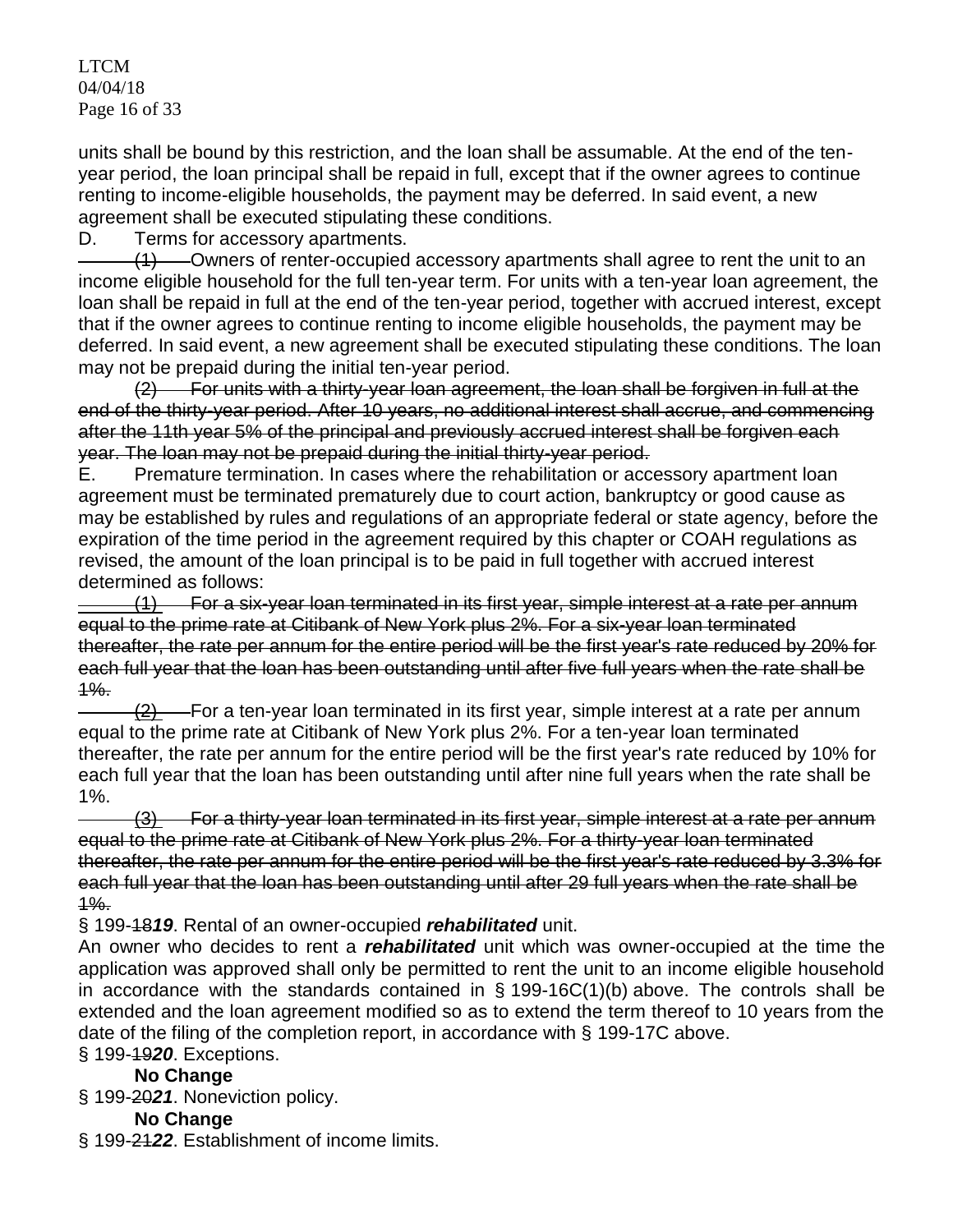LTCM 04/04/18 Page 17 of 33

The income limits which shall govern this chapter shall be those promulgated by *COAH or a Court of competent jurisdiction.* the Council on Affordable Housing.

§ 199-22*23*. Agreement in escrow.

# **No Change**

Article VI. Appropriations

§ 199-24. Appropriation of funds.

# **No Change**

§ 199-25. Funds repaid to Township.

Any funds repaid to the Township as provided in § **[199-17B](https://www.ecode360.com/print/6916944#6916944)**, **[C](https://www.ecode360.com/print/6916945#6916945)**, **[D](https://www.ecode360.com/print/6916946#6916946)** and **[E](https://www.ecode360.com/print/6916949#6916949)** shall be paid to the general fund, and a like amount shall be added to the appropriation in the next fiscal year.

§ 199-26. Funds repaid to Township after affordability controls expired.

# **No Change**

**SECTION 2:** [Chapter 400 entitled "Growth-Based Affordable Housing"](https://www.ecode360.com/print/LE2241?guid=6916605&children=true#6916605) is amended and supplemented as follows:

Article VIII. Growth-Based Affordable Housing Production

§ 400-57. Residential development requirements.

In any zone within the Township where affordable housing is a permitted use:

A. Any development of five or more new residential dwelling units *shall provide at least 15 percent of the units in rental developments as affordable units and 20 percent of all units in for-sale developments as affordable units with at least 50 percent being affordable low income households, including 13 percent in rental developments being affordable to verylow income households with all such affordable units, including the required bedroom distribution, be governed by controls on affordability and affirmatively marketed in conformance with the Uniform Housing Affordability Controls ("UHAC") N.J.A.C. 5:80-26.1 et seq. or any successor regulation, and all other applicable law.* shall provide that not less than 20% of the dwelling units shall be affordable dwelling units subject to controls on affordability and occupancy in accordance with the rules and regulations of the New Jersey Committee on Affordable Housing (COAH). Residential development providing at least the 20% set aside of affordable dwelling units as required herein shall not be subject to the payment of the affordable housing development fee.

B. In the event the number of units is not a multiple of five, and the number does not round up, the developer shall pay the affordable housing development fee for the increment of the market units that are not subject to the set aside. For example, if a residential development is approved for 12 units, two of the 12 units to be constructed must be affordable and the remaining 10 may be market rate. The developer must also pay the affordable housing development fee on two market units. If the development is instead approved for 13 units, the required set aside will be rounded up and three of the 13 units shall be affordable. The developer in "rounded-up" developments will not be responsible to pay any affordable housing development fee.

C. *Pursuant to N.J.A.C. 5:97-6.4, r*Residential developments of four or fewer residential dwelling units *shall not be required to make a payment in lieu or provide for an affordable housing set-aside.*satisfy the affordable housing requirement by the payment of an in-lieu fee in accordance with N.J.A.C. 5:94-4.4(b)(1) and this article.

D. In accordance with § 400-62 below, the Township may approve the construction of affordable units required by the development identified above on an off-site location or through an alternative mechanism to produce affordable units within the Township, provided the mechanism is authorized by COAH regulations. The developer shall present its planned method of affordable housing compliance to the Township or its designee at the time of filing an application for development approval. Municipal approval of the off-site construction of affordable units or the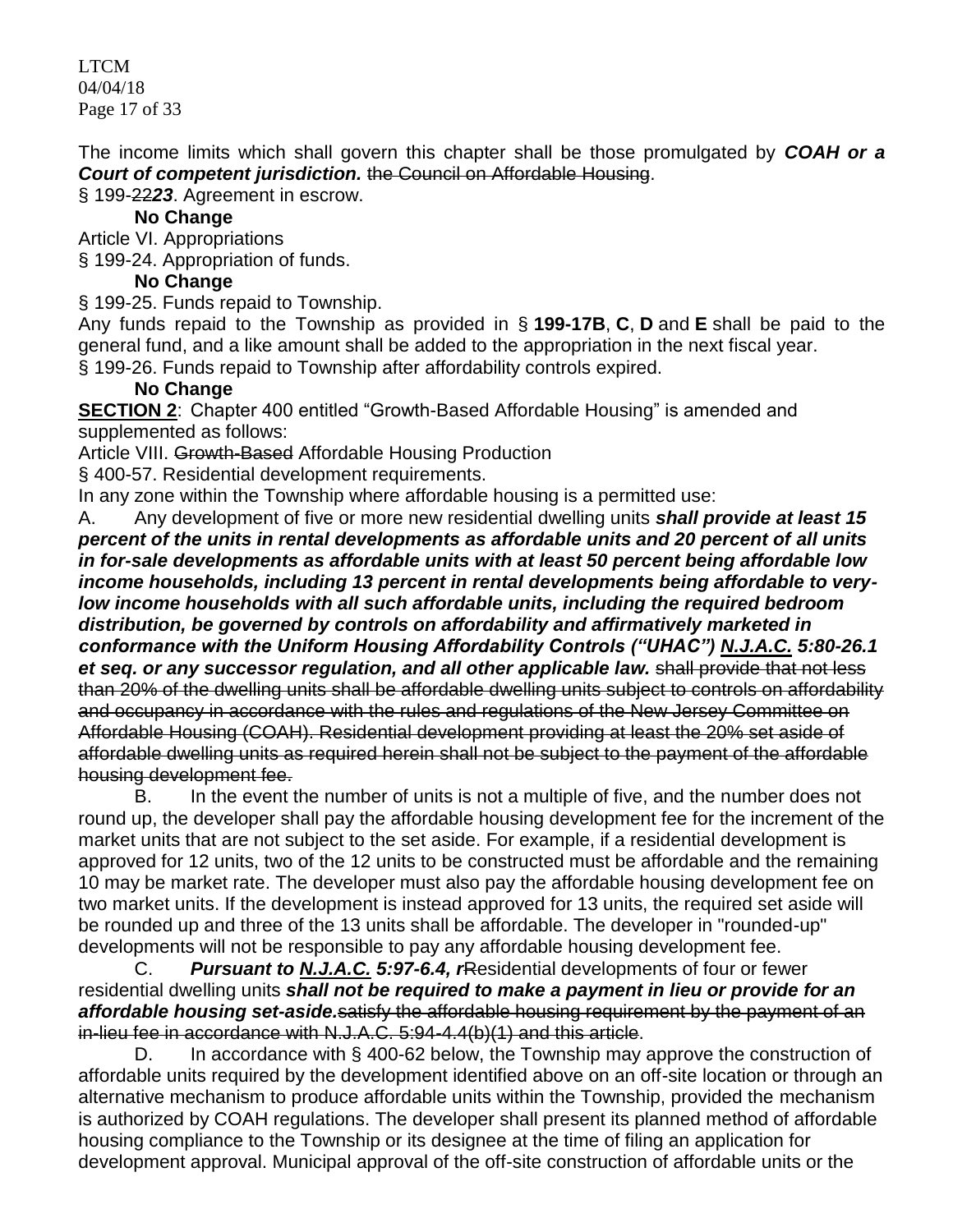LTCM 04/04/18 Page 18 of 33

use of an alternative mechanism shall be conditioned on Township Committee endorsement of the proposed method of affordable housing compliance. The permissible mechanisms include, but are not limited to:

(1) Construction of affordable units off-site, provided that the developer demonstrates, and the Township determines, that the off-site location is within the Township and is appropriately zoned for residential development. The developer shall further demonstrate to the satisfaction of the Township that the off-site location is approvable, suitable, and developable for affordable housing.

(2) Participation in a Township-sponsored buy-down program for sales units pursuant to N.J.A.C. 5:94-4.10.

(3) Participation in a Township-sponsored rental program pursuant to N.J.A.C. 5:94- 4.11.

(4) Participation in a Township-sponsored program to create affordable accessory apartments pursuant to N.J.A.C. 5:94-4.9.

(5) Participation in a Township-sponsored program to provide affordable housing pursuant to N.J.A.C. 5:94-4.6.

(6) Providing a payment to the Township in lieu of constructing the affordable units on site. The amount of the payment in lieu of constructing the affordable units on site shall be negotiated between the developer and the Township, and the payment shall only be used to fund eligible affordable housing activities within the Township in accordance with N.J.A.C. 5:94-4.4.

*E. A developer of a tract of land zoned for multi-family purposes may not subdivide the tract into two or more lots for the purpose of avoiding the affordable housing set-aside required by this Ordinance.*

*F. All the provisions of this Ordinance are subject to the provisions of the Settlement Agreement which is incorporated herein as if set forth in length, the applicable provisions of UHAC, COAH Rules, the Fair Housing Act N.J.S.A.52:27D301 et seq. and the Township's Housing Element and Fair Share Plan or any successor regulation, and all other applicable law.*

§ 400-58. Payment of development fee.

In any zone within the Township where affordable housing is not a permitted use, developers shall pay the development fee in accordance with Chapter 110, Affordable Housing, Article I, Development Fee.

§ 400-59. Nonresidential development requirements.

All new nonresidential development in any zoning district shall be required to provide affordable housing constructed at the ratio of at least one affordable unit for every 25 new jobs created as a result of the proposed nonresidential development project. The calculation of the number of jobs created shall be in accordance with Appendix E of N.J.A.C. 5:94-1 et seq., entitled "UCC Use Groups for Projecting and Implementing Nonresidential Components of Growth Share." The provision of the affordable unit(s) required shall be through on-site construction, through the creation of affordable units off-site, or through a payment in lieu of construction.

§ 400-60*59*. Payments in lieu of construction.

A. Payments in lieu of the construction of affordable housing shall be *based upon N.J.A.C. 5:97-6.4(c)(3).* based a proportionate share of the total project cost embodied in one or more pro formas for the construction of an affordable housing development elsewhere within Lebanon Township, which pro forma(s) shall be on file in the office of the Township Clerk. If no pro formas are available the developer shall prepare one, which shall be subject to review and approval by the Township staff. The actual payment in lieu of construction made by the developer may be negotiated with the Township considering the actual land cost of the site(s) identified for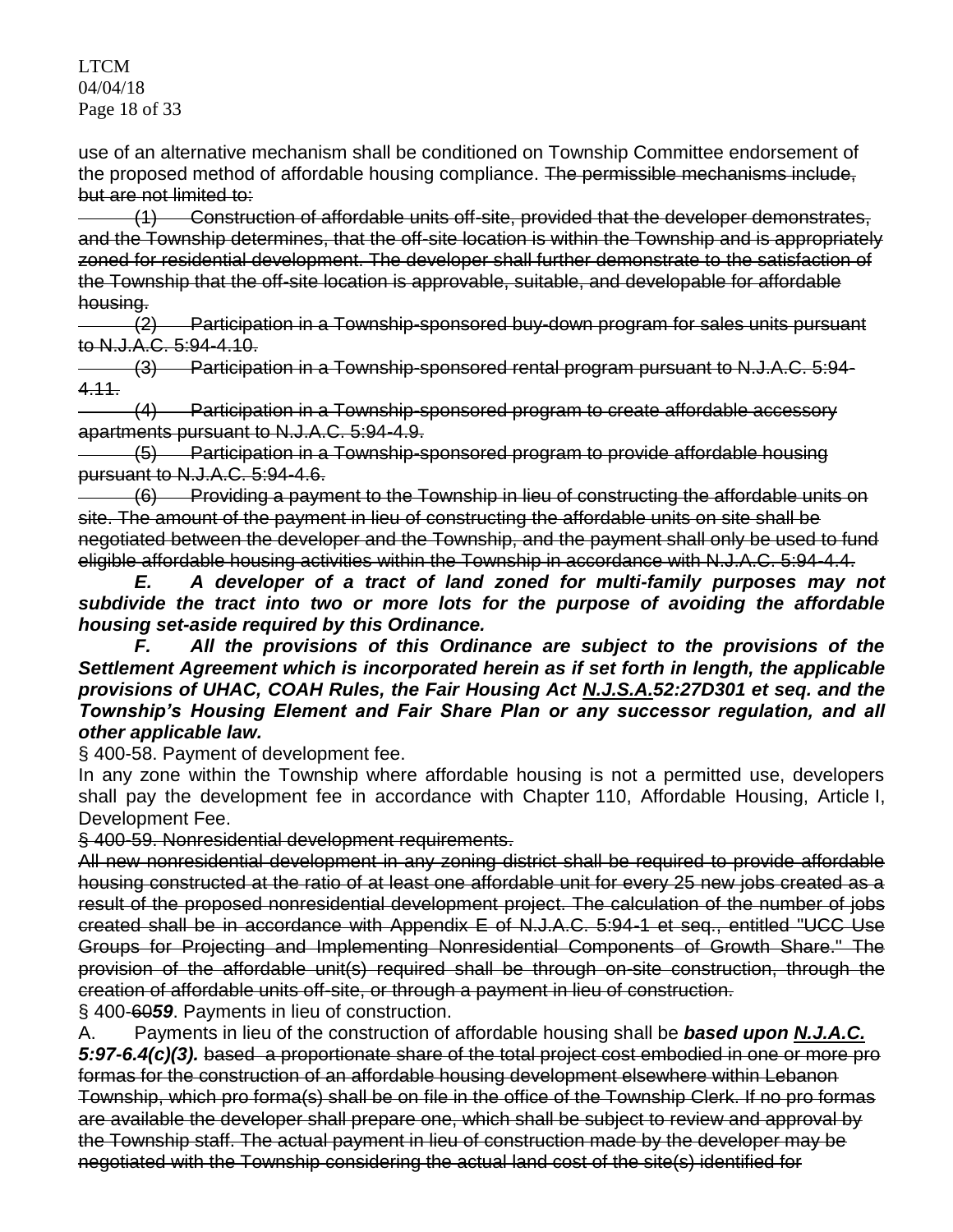LTCM 04/04/18 Page 19 of 33

affordable housing construction elsewhere within Lebanon Township or the substitution of land, site preparation and/or construction services for all or a portion of the monetary payment otherwise required.

B. Regardless of the mechanism selected by the developer for satisfying the required number of affordable housing units, any development or portion thereof that generates a fraction of an affordable housing unit as all or a portion of the obligation shall under any circumstances be required to make a payment in lieu of construction for that fraction of a unit based on the prorated cost of constructing an affordable housing unit in Lebanon Township.

§ 400-61*60*. Construction of affordable housing on site.

A. As to affordable housing units constructed on site within a residential development:

(1) The affordable housing units may be provided within single-family dwellings, duplex buildings, triplex buildings or quadriplex buildings designed to resemble as nearly as possible the single-family homes otherwise being constructed within the development to accommodate the market units. Unless precluded by another ordinance, such buildings shall be deemed to be permitted uses in the underlying zone when created for the purpose of meeting the growth share obligation.

(2) No density bonus shall be granted for the construction of the affordable housing units on-site, but the affordable housing units themselves shall not be included in the calculation of density for the purposes of this section.

(3) The lots within the development may be reduced in area and width to 20% of the area and width otherwise required in the zone in order to accommodate the construction of the affordable housing units on one or more lots on the same tract. All required setbacks, building height and coverage limits for the zone shall be met on all lots.

(4) All affordable units shall comply with COAH's Rules pertaining to the phasing, integration, low-/moderate-income split, controls on affordability, bedroom distribution, affirmative marketing, heating source and administration of the affordable units, as set forth in N.J.A.C. 5:94-4.4 and elsewhere in the Rules.

B. As to affordable housing units constructed on site within a nonresidential development:

(1) Affordable housing units may be constructed within or converted from space above the first-floor level in nonresidential buildings or may be constructed in a separate building or buildings on the same site as a permitted nonresidential use or development, subject to site plan review by the Planning Board. Residential or mixed-use buildings containing up to eight affordable housing units each shall be considered to be permitted uses in all nonresidential zoning districts in Lebanon Township, notwithstanding any other provision of this chapter to the contrary.

(2) All required setbacks, building height and coverage limits for the zone shall be met on nonresidential lots containing affordable housing units, except that, for the purposes of accommodating walkways and parking for the affordable units, the maximum lot coverage on any lot containing affordable units may be increased by up to 20% more than the coverage limit otherwise allowed on the lot.

(3) In computing the required parking for any mixed use development containing affordable housing units, consideration shall be given to shared parking opportunities.

(4) All affordable units shall comply with COAH's Rules pertaining to the phasing, integration, low-/moderate-income split, controls on affordability, bedroom distribution, affirmative marketing, heating source and administration of the affordable units, as set forth in N.J.A.C. 5:94- 4.4 and elsewhere in the Rules.

§ 400-62*61*. Creation of affordable housing units elsewhere within Lebanon Township.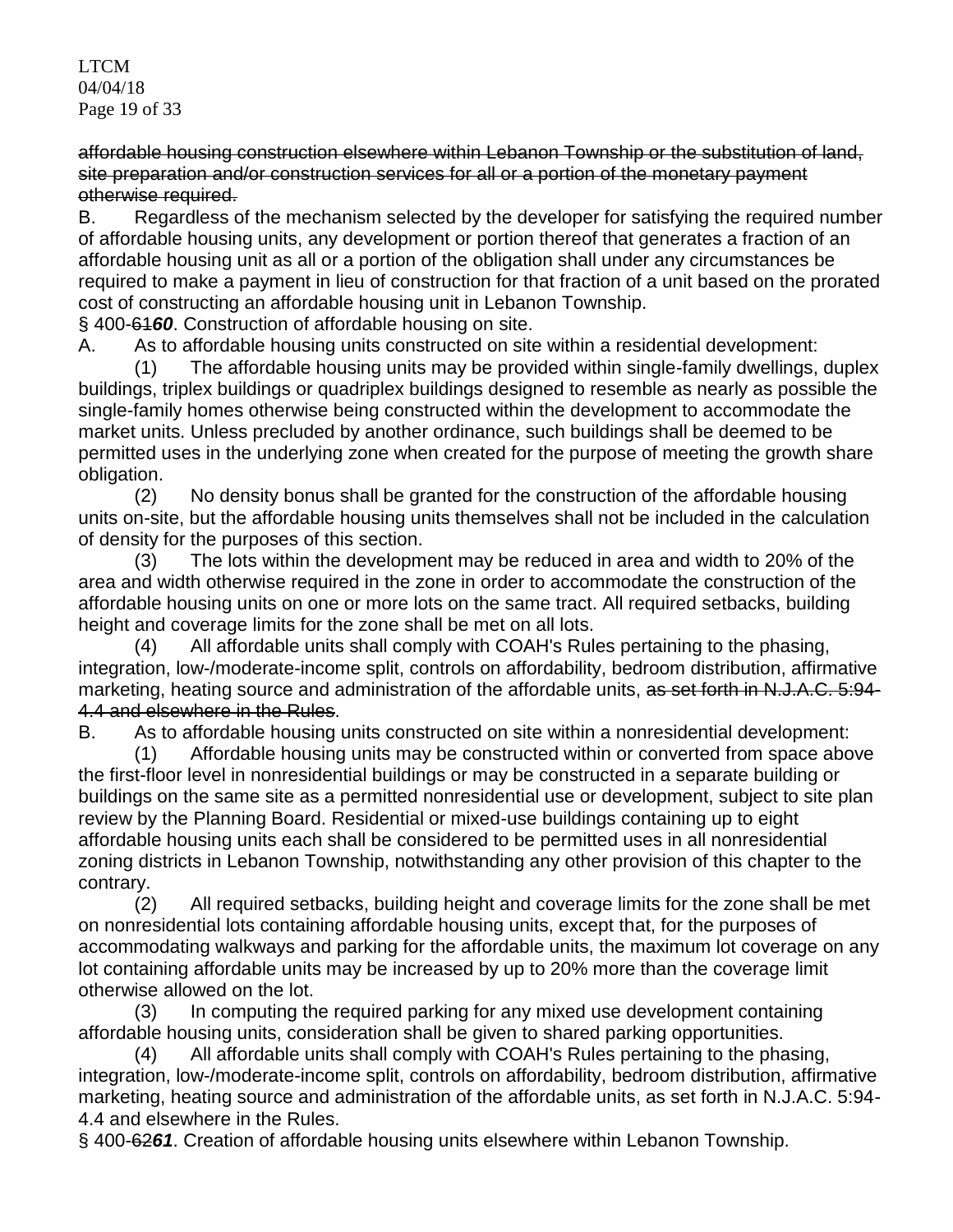LTCM 04/04/18 Page 20 of 33

A. Developers electing to create affordable housing units elsewhere within Lebanon Township may do so within existing buildings of Lebanon Township, as set forth and regulated herein.

B. Within all residential zones other than the RC, R-5, and R-3 Residential Zones in Lebanon Township, the reconstruction and conversion of any dwelling from a single- or two-family dwelling into a building containing up to three dwellings in which all such dwelling units are deed restricted for affordability to and occupancy by low- and moderate-income households shall be permitted as of right, subject to meeting all other requirements of this section, notwithstanding any other provision of this article to the contrary.

C. No individual dwelling shall be smaller than 550 square feet.

D. All affordable units shall comply with COAH's Rules pertaining to the phasing (with the market units being constructed elsewhere by the same developer), low-/moderate-income split, controls on affordability, bedroom distribution, affirmative marketing, heating source and administration of the affordable units, as set forth in N.J.A.C. 5:94-4.4 and elsewhere in the Rules.

E. All required setbacks, building height and coverage limits shall be met on the lot, except that, for the purposes of accommodating patios (but not decks) and parking for the affordable units, the maximum lot coverage on any lot containing affordable units shall be a maximum of 30% of the lot area and except further that existing setback deficiencies and other nonconformities of the lot and/or building may be continued without the need for additional variances.

§ 400-63*62*. Other requirements.

A. The use of any of the foregoing mechanisms for providing affordable housing within Lebanon Township shall be limited to the provision of non-age-restricted rental affordable housing units in compliance with all of COAH's Rules set forth at N.J.A.C. 5:94-1 et seq.

B. The Planning Board shall have the jurisdiction to consider the grant of a waiver from the foregoing to permit age-restricted or for sale housing where the Board finds that granting such a waiver would be more appropriate to the context of the development or to the location and nature of the affordable housing unit(s) being created. The Planning Board shall consider the Townshipwide impacts of such a deviation upon the adopted and COAH-certified Housing Element and Fair Share Plan before approving any such waiver.

C. A proposed affordable housing production plan shall be submitted to the Planning Board at the time application is made for any development requiring growth-based affordable housing production pursuant to this section. This plan shall be a condition of the "completeness" determination. All affordable housing production plans shall be the subject of review by the Planning Board's Planner for consistency with COAH's Rules and with the Township's certified third round Housing Element and Fair Share Plan. Compliance with all of the terms of COAH's Rules and with the approved affordable housing production plan shall be a condition of development plan approval and may be covered by appropriate performance and maintenance guarantees as with any other required improvement.

D. Where an odd number of low- and moderate-income housing units are required to be provided, the majority of the units shall be low-income units. Where there are an insufficient number of affordable units provided to meet the bedroom distribution requirements of COAH's Rules, the first unit shall be a two-bedroom unit, the second unit shall be a three-bedroom unit and the third unit shall be a one-bedroom unit. Otherwise, the bedroom distribution shall be in strict accordance with COAH's Rules. It shall be the developer's responsibility, at its sole cost and expense, to contract with a COAH-approved and Township-designated experienced entity for the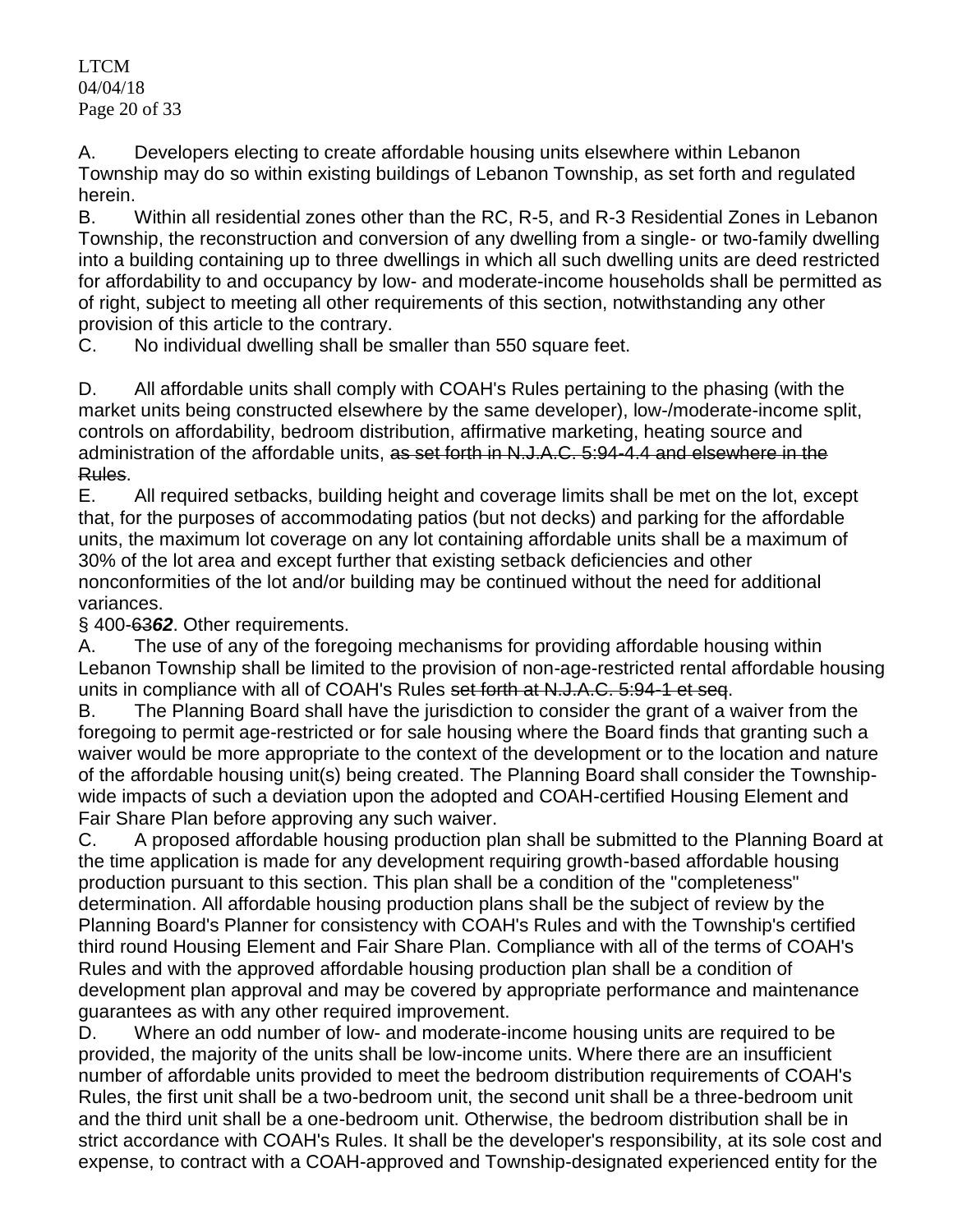LTCM 04/04/18 Page 21 of 33

initial and ongoing administration of the controls on affordability so as to ensure full COAH compliance. The designated administrative entity shall, by February 1 of each year, and as needed throughout the year, file with the Township Clerk of the Township of Lebanon such certifications, reports and/or monitoring forms as maybe required by COAH to verify the continuing compliance of each affordable unit with COAH's Rules.

E. Inclusionary residential developments constructed in any zones hereafter designated for inclusionary development shall be exempt from the requirements of this section. Moreover, developments covered by this section shall be exempt from the payment of development fees pursuant to any Development Fee Ordinance adopted by the Township.

**SECTION 3.** All Ordinances or parts of Ordinances inconsistent herewith are repealed as to such inconsistencies.

**SECTION 4.** If any section, subsection, sentence, clause, phrase or portion of this Ordinance is for any reason held invalid or unconstitutional by any court of competent jurisdiction, such portion shall be deemed a separate, distinct and independent provision, and such holding shall not affect the validity of the remaining portions thereof.

**SECTION 5.** This Ordinance shall become effective following its final passage and publication as required by law.

## **Public Hearing for Ordinance No. 2018-03**

*Motion by Mr. Laul, seconded by Ms. Koehler and carried by unanimous favorable roll call vote, the*  public hearing for Ordinance No. 2018-03 was opened.

There were no comments from the public.

*Motion by Mr. Laul, seconded by Ms. Koehler and carried by unanimous favorable roll call vote, the*  public hearing for Ordinance No. 2018-03 was closed.

*Motion by Mr. Laul, seconded by Ms. Koehler and carried by unanimous favorable roll call vote, the*  Township Committee adopted Ordinance 2018-03 as written below.

### **STATE OF NEW JERSEY COUNTY OF HUNTERDON TOWNSHIP OF LEBANON ORDINANCE NO. 2018-03 AN ORDINANCE OF THE TOWNSHIP OF LEBANON AMENDING CHAPTER 110 OFTHE CODE OF THE TOWNSHIP OF LEBANON TO INCREASE DEVELOPER'S FEES IN COMPLIANCE WITH APPLICABLE LAW**

WHEREAS, COAH's Third Round Rules (N.J.A.C. 5:97-8.3) permit development fees in the amount of 1.5% of the equalized assessed value for residential projects and 2.5% of the equalized assessed value for non-residential projects; and

WHEREAS, the Statewide Non-Residential Development Fee Act (N.J.S.A. 40:55D-8.1, et seq.) permits development fees in the amount of 2.5% of the equalized assessed value for nonresidential projects; and

WHEREAS, the Township Committee of the Township of Lebanon wishes to amend the Township's Ordinances to comply with such rules and statute.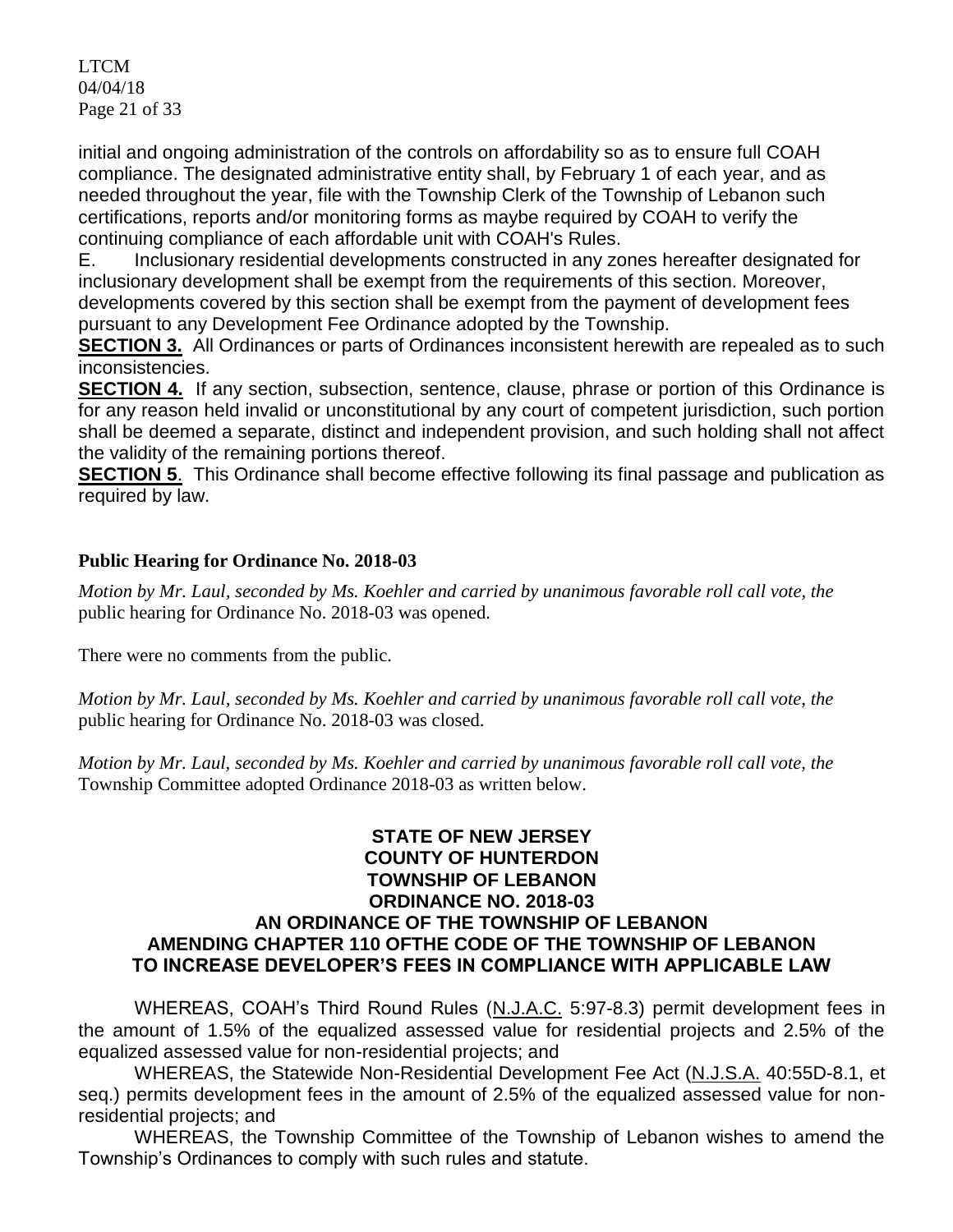LTCM 04/04/18 Page 22 of 33

BE IT ORDAINED, by the Mayor and Committee of the Township of Lebanon in the County of Hunterdon and State of New Jersey as follows (additions are shown as thus):

**SECTION 1**: [Chapter 110 entitled "Affordable Housing"](https://www.ecode360.com/print/LE2241?guid=6916605&children=true#6916605) is amended and supplemented as follows:

[Article I. Development Fee](https://www.ecode360.com/print/LE2241?guid=6916605&children=true#6916606)

**§ 110-1**[. Purpose.](https://www.ecode360.com/print/LE2241?guid=6916605&children=true#6916607)

No Change

**§ 110-2**[. Retention of fees.](https://www.ecode360.com/print/LE2241?guid=6916605&children=true#6916608)

No Change

**§ 110-3**[. Residential development fees.](https://www.ecode360.com/print/LE2241?guid=6916605&children=true#6916609)

Within all zones within the Township of Lebanon, developers shall pay a development fee of 1.5% of the equalized assessed value of any eligible residential activity pursuant to §110-5 of this article.

**§ 110-4**[. Nonresidential development fees.](https://www.ecode360.com/print/LE2241?guid=6916605&children=true#6916610)

Developers within all zones within the Township of Lebanon shall pay a fee of 2.5% of the equalized assessed value for eligible nonresidential activities pursuant to §110-5 of this article.

**§ 110-5**[. Eligible exaction, ineligible exaction and exemptions.](https://www.ecode360.com/print/LE2241?guid=6916605&children=true#6916611)

- A. Developers of low- and moderate-income units shall be exempt from paying development fees.
- B. A development fee in accordance with the Development Fee Ordinance in effect at the time of an expansion or other improvement shall be paid for the expansion or other improvement of any existing structure, provided such expansion results in an increase of the equalized assessed value by \$20,000 or greater, with such Fee to be applied on the amount in excess of such increase. Expansions aggregated over two (2) years from the date of issuance of an initial Building Permit shall be considered one expansion, and the total resulting increase in equalized assessed value shall be aggregated in the calculation of the development fee to be paid under this section.
- C. All development in any zone within the Township where affordable housing is not a permitted use shall be subject to payment of the development fee in accordance with the Development Fee Ordinance in effect at the time a building permit is issued.
- D. Properties owned by the State of New Jersey or any subdivision thereof (including, but not limited to, the County of Hunterdon, the North Hunterdon — Voorhees Regional High School District, the Lebanon Township School District or the Township of Lebanon) are exempt from the payment of fees under this article.
- E. Properties which are carried on the local tax rolls as properties totally exempt from the payment of local real estate taxes are exempt from the payment of fees under this article. Examples would be properties owned by churches or properties owned by nonprofit associations.
- F. Residential homes demolished and replaced shall be exempt from the payment of a development fee so long as the equalized assessed value of the property does not increase by more than \$20,000. In all other cases, the development fee shall be calculated on the increase in excess of \$20,000 in the equalized assessed value of the replacement structure and any ancillary improvements. This exemption shall only apply if the demolition and reconstruction are completed by the same owner.
- G. For new construction, whether residential or non-residential, a development fee will be applied to the entire equalized assessed value of the project, including land and structures
- **§ 110-6.** [Collection of fees.](https://www.ecode360.com/print/LE2241?guid=6916605&children=true#6916617)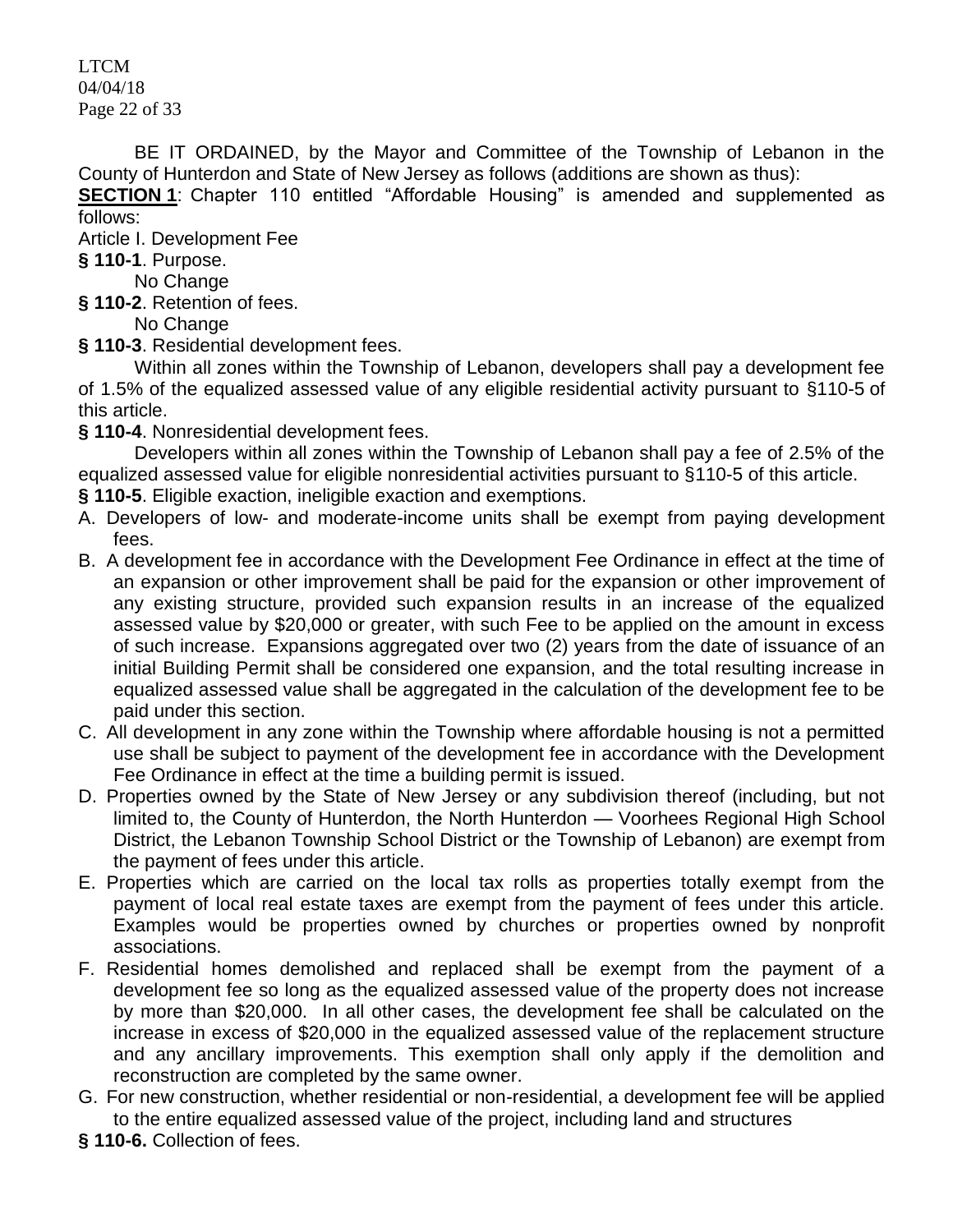LTCM 04/04/18 Page 23 of 33

- A. Upon the granting of a preliminary, final or other applicable approval for a development, the applicable approving authority shall direct its staff to notify the construction official responsible for the issuance of a building permit.
- B. For nonresidential developments only, the developer shall also be provided with a copy of Form N-RDF "State of New Jersey Nonresidential Development Certification/Exemption" to be completed as per the instructions provided. The developer of a nonresidential development shall complete Form N-RDF as per the instructions provided. The construction official shall verify the information submitted by the developer as per the instructions provided in the Form N- RDF. The Township Tax Assessor shall verify any exemptions claimed and prepare estimated and final assessments in accordance with the instructions provided in Form N-RDF.
- C. For all development:
	- 1) The construction official responsible for the issuance of a building permit shall notify the Tax Assessor of the issuance of the first building permit for a development that is subject to a development fee.
	- 2) Within 90 days of receipt of said notice, the Tax Assessor, based on the plans filed, shall provide an estimate of the equalized assessed value of the development.
	- 3) The construction official responsible for the issuance of a final certificate of occupancy shall notify the Tax Assessor of any and all requests for the scheduling of a final inspection on property which is subject to a development fee.
	- 4) Within 10 business days of a request for the scheduling of a final inspection, the Tax Assessor shall confirm or modify the previously estimated equalized assessed value of the improvements of the development; calculate the development fee; and thereafter notify the developer of the amount of the fee.
	- 5) Should the Township fail to determine or notify the developer of the amount of the development fee within 10 business days of the request for final inspection, the developer may estimate the amount due and pay that estimated amount consistent with the dispute process set forth in Subsection b of Section 37 of P.L. 2008, c. 46 (N.J.S.A. 40:55D-8.6).
- D. Payment of Development Fee. Developers shall pay 50% of the estimated development fee to the Township of Lebanon at the issuance of building permits. The development fee shall be estimated by the Tax Assessor prior to the issuance of building permits. Developers shall pay the remaining fee to the Township of Lebanon at the issuance of certificates of occupancy. At the issuance of certificates of occupancy, the Tax Assessor shall calculate the equalized assessed value and the appropriate development fee. The developer shall be responsible for paying the difference between the fee calculated at certificate of occupancy and the amount paid at issuance of building permit.
- E. Appeal of development fees. (The following paragraphs shall be included on the application forms used in accordance with this provision.)
	- 1) Residential. A developer may challenge residential development fees imposed by filing a challenge with the County Board of Taxation. Pending a review and determination by the Board, collected fees shall be placed in an interest-bearing escrow account by the Township. Appeals from a determination of the Board may be made to the Tax Court in accordance with the provisions of the State Tax Uniform Procedure Law, N.J.S.A. 54:48-1, et seq., within 90 days after the date of such determination. Interest earned on amounts escrowed shall be credited to the prevailing party.
	- 2) Nonresidential. A developer may challenge nonresidential development fees imposed by filing a challenge with the Director of the Division of Taxation. Pending a review and determination by the Director, which shall be made within 45 days of receipt of the challenge, collected fees shall be placed in an interest-bearing escrow account by the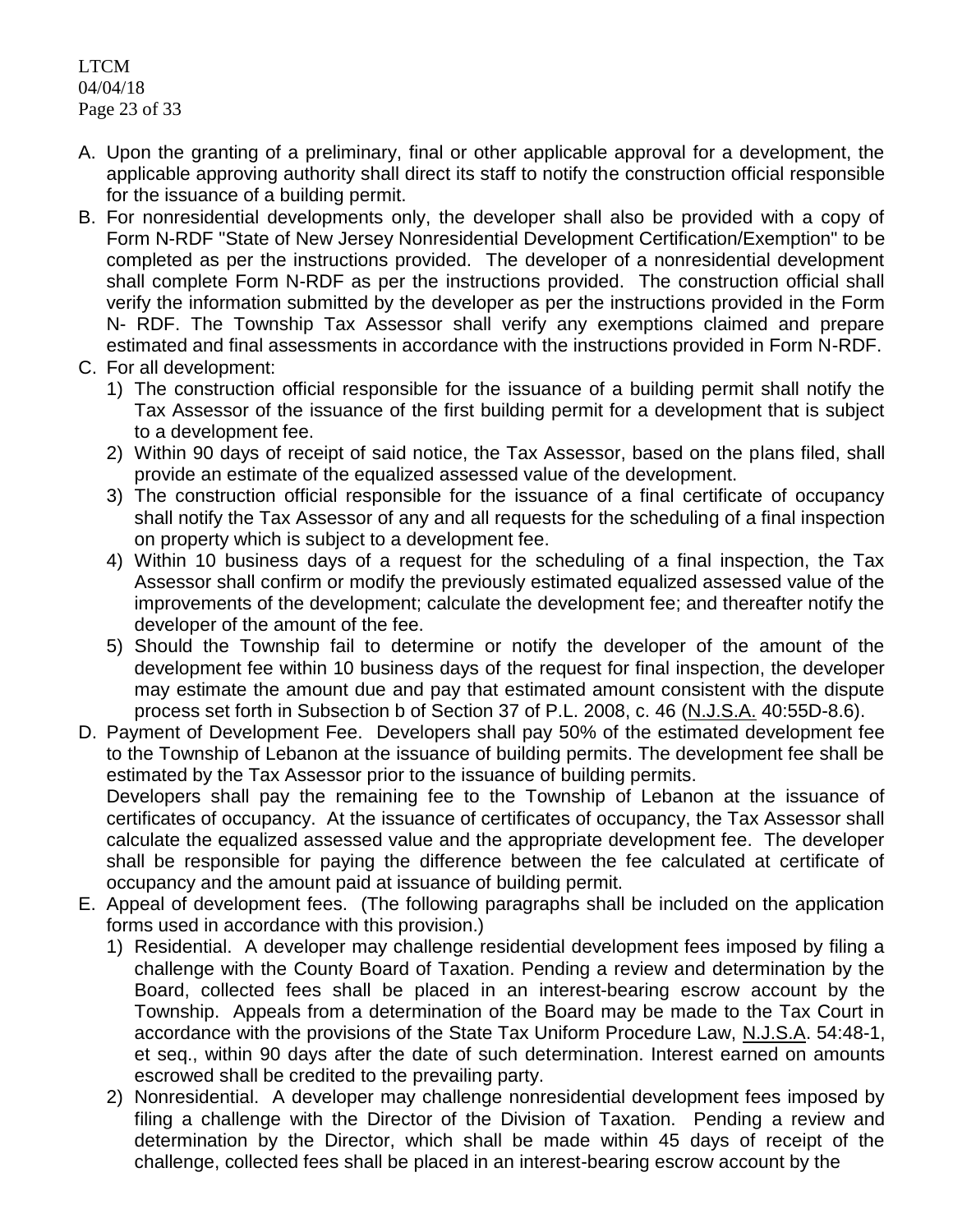LTCM 04/04/18 Page 24 of 33

> Township. Appeals from a determination of the Director may be made to the Tax Court in accordance with the provisions of the State Tax Uniform Procedure Law, N.J.S.A. 54:48-1, et seq., within 90 days after the date of such determination. Interest earned on amounts escrowed shall be credited to the prevailing party.

- **§ 110-7**. Housing Trust Fund.
- A. There is hereby created an interest-bearing Housing Trust Fund in the United National Bank for the purpose of receiving development fees from residential and nonresidential developers . All development fees paid by developers pursuant to this article shall be deposited in this fund. No money shall be expended from the Housing Trust Fund unless the expenditure conforms to a spending plan approved by COAH or a Court of competent jurisdiction.
- B. The following additional funds shall be deposited in the Housing Trust Fund and shall at all times be identifiable by source and amount:
	- 1) Payments in lieu of on-site construction of a fraction of an affordable unit;
	- 2) Funds contributed by developers to make ten percent (10%) of the adaptable entrances in a townhouse or other multistory attached unit development accessible;
	- 3) Rental income from municipally operated units;
	- 4) Repayments from affordable housing program loans;
	- 5) Recapture funds;
	- 6) Proceeds from the sale of affordable units; and
	- 7) Any other funds collected in connection with the Township's affordable housing program.
- C. If COAH or a Court of competent jurisdiction determines that the Township of Lebanon is not in conformance with COAH's rules on development fees or any order from a Court of competent jurisdiction, COAH or a Court of competent jurisdiction is authorized to direct the manner in which all development fees collected pursuant to this article shall be expended. Such authorization is pursuant to this article, COAH's rules on development fees and the written authorization from the governing body to the United National Bank.

## **§ 110-8.** [Use of funds.](https://www.ecode360.com/print/LE2241?guid=6916605&children=true#6916623)

- A. Money deposited in a Housing Trust Fund may be used for any activity approved by COAH or a Court of competent jurisdiction for addressing the Township of Lebanon's low- and moderate-income housing obligation. Such activities may include, but are not necessarily limited to, housing rehabilitation, new construction of affordable housing units and related costs, the purchase of land for low- and moderate-income housing, extensions and/or improvements of roads and infrastructure to low- and moderate-income housing sites, accessory apartment program, a market to affordable program, assistance designed to render units more affordable to low- and moderate-income households, improvements to land to be used for affordable housing, financial assistance designed to increase affordability, administrative costs necessary to implement the Township of Lebanon's housing element, and / or any other activity as permitted pursuant to N.J.A.C. 5:97-8.7 through 8.9 as may be amended by any decision of a court of competent jurisdiction. The expenditure of all money shall conform to a spending plan approved by COAH or a court of competent jurisdiction.
- B. At least 30% of the revenues collected shall be devoted to render units more affordable. Examples of such activities include, but are not limited to, down payment assistance, lowinterest loans and rental assistance.
- C. No more than 20% of the revenues shall be expended on administrative costs necessary to develop, revise or implement the housing element. Examples of eligible administrative activities include personnel, consultant services, space costs, consumable supplies and rental or purchase of equipment.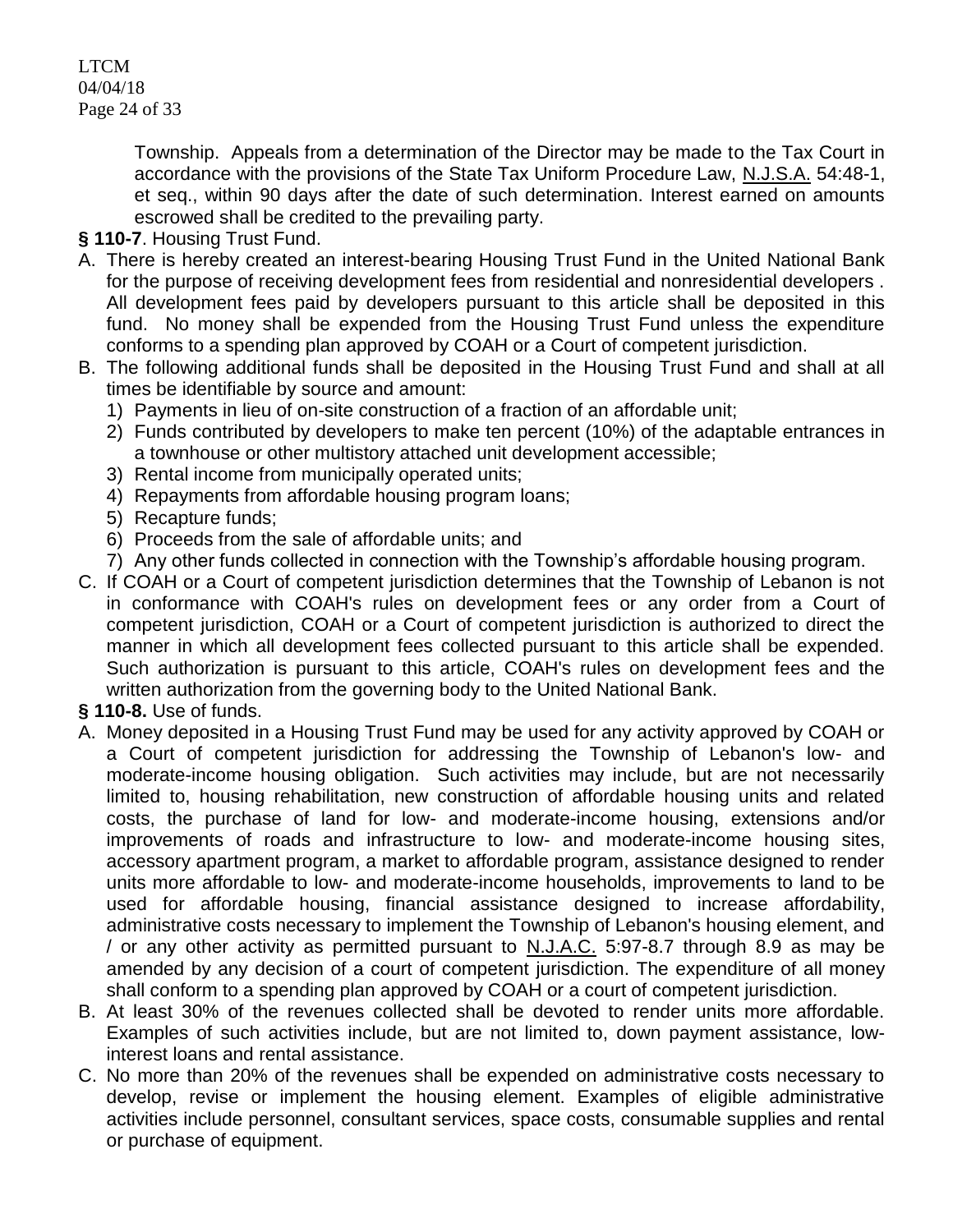LTCM 04/04/18 Page 25 of 33

- D. Development fee revenues shall not be expended to reimburse the Township of Lebanon for past housing activities.
- E. The Township of Lebanon may contract with a private or public entity to administer any part of its Housing Element and Fair Share Plan, including the requirement for affordability assistance, in accordance with N.J.A.C. 5:96-18, as may be amended by any order of a court of competent jurisdiction.

**§ 110-9**[. Expiration of article.](https://www.ecode360.com/print/LE2241?guid=6916605&children=true#6916628)

This article shall expire if:

- A. COAH dismisses or denies the Township of Lebanon's petition for substantive certification;
- B. COAH revokes substantive certification or its certification of this article;
- C. A court of competent jurisdiction denies the Township of Lebanon a judgment of repose;
- D. Substantive certification or judgment of repose or order of immunity from a court of competent jurisdiction expires prior to the Township of Lebanon's filing an adopted housing element with COAH or a court of competent jurisdiction, petitioning COAH for substantive certification, or receiving approval of this article from COAH or a court of competent jurisdiction.

**§ 110-10**[. Definitions.](https://www.ecode360.com/print/LE2241?guid=6916605&children=true#6916632)

## No Change

**SECTION 3.** All Ordinances or parts of Ordinances inconsistent herewith are repealed as to such inconsistencies.

**SECTION 4.** If any section, subsection, sentence, clause, phrase or portion of this Ordinance is for any reason held invalid or unconstitutional by any court of competent jurisdiction, such portion shall be deemed a separate, distinct and independent provision, and such holding shall not affect the validity of the remaining portions thereof.

**SECTION 5**. This Ordinance shall become effective following its final passage and publication as required by law.

## **RESOLUTIONS**

## **Resolution No. 30-2018 – Adopting an Affordable Housing Trust Fund Spending Plan**

*Motion by Mr. McKee, seconded by Ms. Koehler and carried by unanimous favorable roll call vote, the*  Township Committee approved Resolution No. 30-2018.

## TOWNSHIP OF LEBANON, HUNTERDON COUNTY RESOLUTION 30-2018

## ADOPTING AN AFFORDABLE HOUSING TRUST FUND SPENDING PLAN

**WHEREAS,** the Township of Lebanon (the "Township") filed a Declaratory Judgment Action (the "Litigation") in the Superior Court of New Jersey, Hunterdon County, in furtherance of the Supreme Court's March 10, 2015, decision captioned In re Adoption of N.J.A.C. 5:96 & 5:97 by N.J. Council on Affordable Housing**,** 221 N.J. 1 (2015) **(**the "Supreme Court Decision"), which was assigned to the Honorable Thomas C. Miller, P.J., Cv.; and

**WHEREAS**, Fair Share Housing Center ("FSHC") is a Supreme Court-designated interested party in the Litigation in accordance with the Supreme Court Decision; and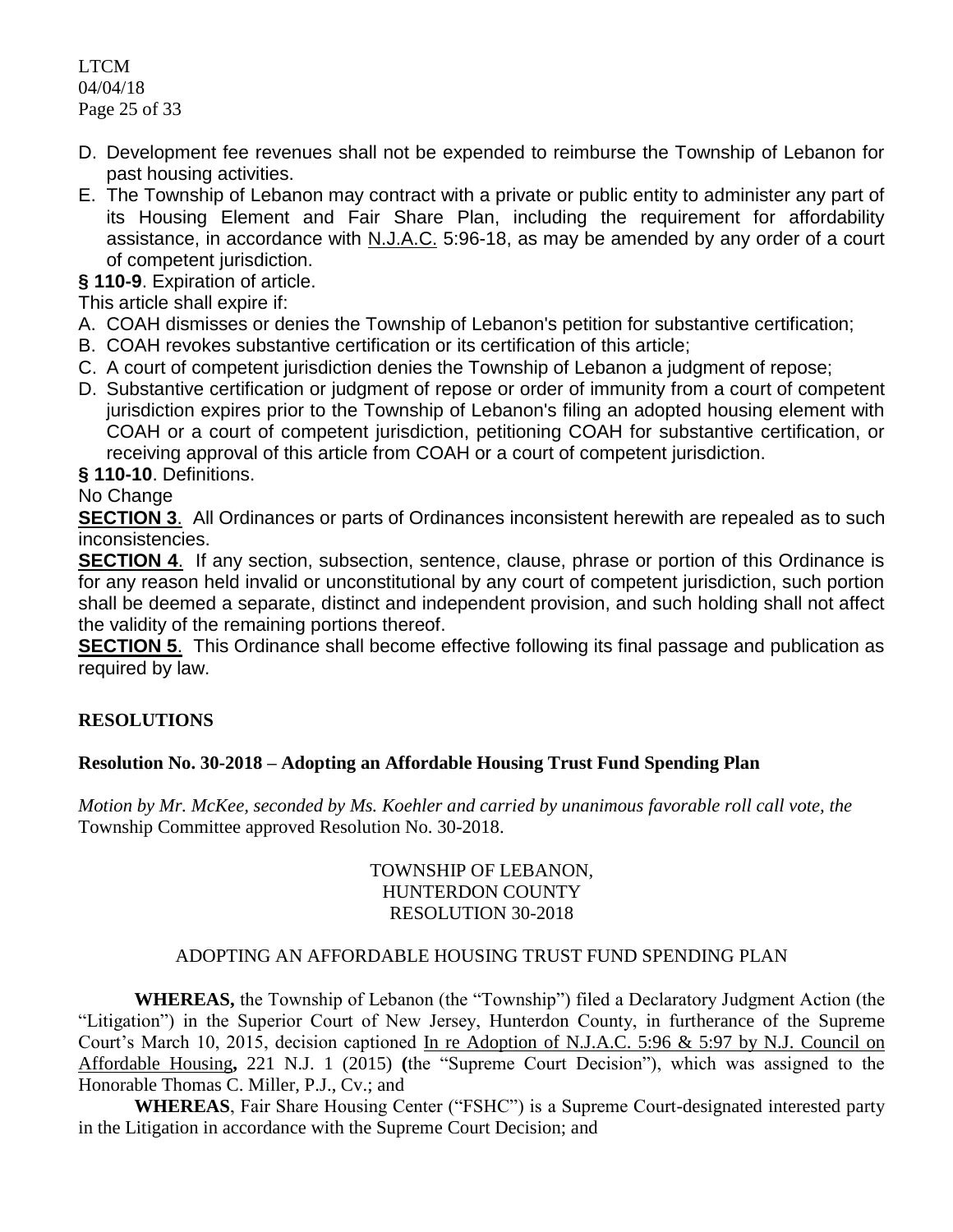LTCM 04/04/18 Page 26 of 33

**WHEREAS,** through that process, the Township and FSHC agreed to settle the Litigation pursuant to a certain Settlement Agreement;

**WHEREAS,** pursuant to such Settlement Agreement, the Township Planning Board adopted and the Township Committee endorsed a Housing Plan Element and Fair Share Plan; and

**WHEREAS,** the Township has in place a Development Fee Ordinance that establishes standards for the collection, maintenance, and expenditure of development fees to be used for providing low- and moderate-income housing in the Township; and

**WHEREAS**, the Development Fee Ordinance establishes an affordable housing trust fund that includes development fees, payments from developers in lieu of construction of affordable units on-site, barrier free escrow funds, repayments from affordable housing program loans, recapture funds, proceeds from the sale of affordable units; and

**WHEREAS**, N.J.A.C. 5:97-8.1(d) requires a municipality with an affordable housing trust fund to receive approval of a spending plan from the Council on Affordable Housing or a court of competent jurisdiction prior to spending any of the funds in its housing trust fund; and

**WHEREAS**, the Township Planner has prepared a spending plan consistent with N.J.A.C. 5:97- 8.10, which is attached hereto; and

**WHEREAS**, the Township wishes to continue to provide affordable housing opportunities through expenditure of funds through the Affordable Housing Trust Fund;

**NOW, THEREFORE, BE IT RESOLVED**, by the Mayor and Committee of the Township of Lebanon, Hunterdon County, New Jersey, as follows:

- 1. The Township Committee approves and adopts the Spending Plan attached hereto.
- 2. The Township Committee requests that the court review and approve the attached Spending Plan.
- 3. This Resolution shall take effect immediately.

## **Resolution No. 31-2018 – DPW Mechanics Bay Floor Re-Contouring Bid**

*Motion by Ms. Koehler, seconded by Mr. Laul and carried by unanimous favorable roll call vote, the*  Township Committee approved Resolution No. 31-2018.

### **TOWNSHIP OF LEBANON COUNTY OF HUNTERDON STATE OF NEW JERSEY RESOLUTION NO. 31-2018 Authorizing Direct Negotiations for Mechanics Bay Floor Recontouring**

Whereas the Township of Lebanon has a need to correct a defect in the floor of the mechanics bay of its Department of Public Works building located at Newport and Anthony Roads in the Township; and Whereas on December 13, 2017, the Township published a Notice to Bidders in compliance with N.J.S.A. 40A that specifications and other bid information could be obtained at the Lebanon Township Municipal Building for the Mechanics Bay Floor Recontouring and that Bids were to be returned by 10:00 am on January 10, 2018, and one Bid was received but was rejected at a Meeting of the Township Committee on January 17, 2018, for various good reasons including the unreasonableness of price; and Whereas on February 28, 2018, the Township published a second Notice to Bidders in compliance with N.J.S.A. 40A that specifications and other bid information could be obtained at the Lebanon Township Municipal Building for the Mechanics Bay Floor Recontouring containing the same project specifications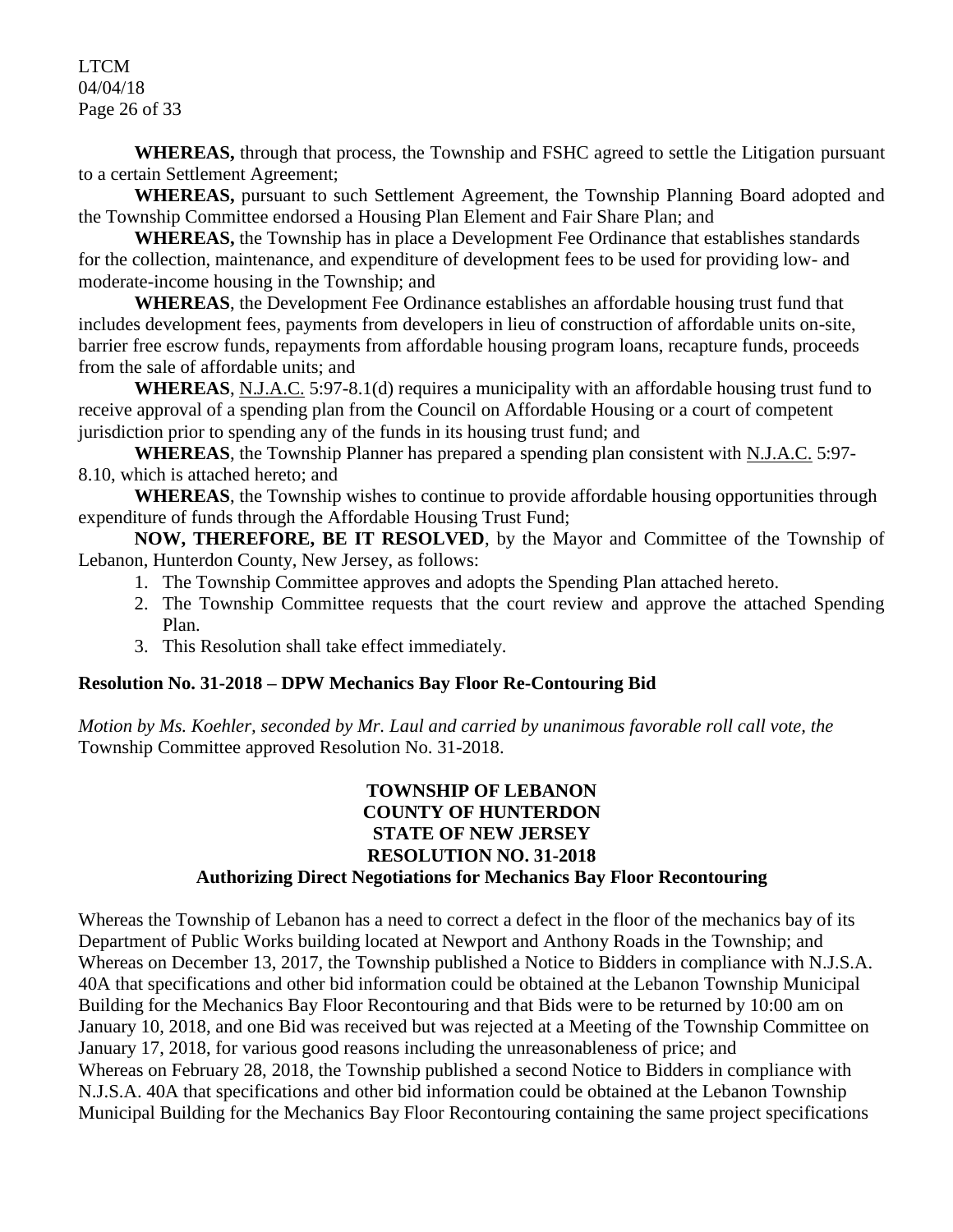LTCM 04/04/18 Page 27 of 33

as the prior Bid process and with revised Bid requirements and that Bids were to be returned by 10:00 am on March 21, 2018, but no bids were received; and

Whereas the Township having made two attempts to attract responsive and responsible Bidders in accordance with N.J.S.A. 40A but having failed to attract acceptable bidders, N.J.S.A. 40A:11-5(3)provides that the Township may directly solicit qualified contractors to address the need to fix the defect in the mechanics bay floor provided that any contract thereafter awarded must be approved by the adoption of a resolution receiving a two-thirds majority of the authorized membership of the governing body. Therefore, be it Resolved that the Township Committee authorizes designated individuals to solicit proposals and evaluate credentials from parties qualified to correct the defect in the mechanics bay floor.

## **Resolution No. 32-2018 – Naming of Red Mill Race Preserve**

*Motion by Mr. Laul, seconded by Mr. McKee and carried by unanimous favorable roll call vote, the* Township Committee approved Resolution No. 32-2018.

## **TOWNSHIP OF LEBANON COUNTY OF HUNTERDON STATE OF NEW JERSEY RESOLUTION NO. 32-2018 Naming Red Mill Race Preserve**

Whereas on December 15, 2017, the Township of Lebanon acquired lands consisting of approximately 10 acres at 97 Red Mill Road in the Township, referred to on the Tax Map as Block 35, Lot 88; and Whereas Green Acres funding was used in the acquisition and the lands are subject to Green Acres restrictions as provided at N.J.S.A. 13:8C-1 *et seq.* and N.J.A.C. 7:36, as may be amended and supplemented, including restrictions against disposal or diversion to a use for other than recreation and conservation purposes; and

Whereas the southern boundary of the lands runs approximately a half mile generally in the middle of the Spruce Run and adjoins across the Spruce Run approximately 100 acres of preserved farmland, referred to on the Tax Map as Block 35 Lot 87; and

Whereas the northern boundary of the lands runs approximately a half mile along Red Mill Road and adjoins approximately 47 acres of lands preserved through conservation easement, referred to on the Tax Map as Block 65 Lots 19 and 19.03; and

Whereas the lands at 97 Red Mill Road have been the site of a gristmill powered by water diverted from the Spruce Run since the early 1800s until the mid-1900s; and

Whereas the race for the mill, which is an artificial channel leading water to the place where it drove the mill wheel, has survived nearly intact; and

Whereas the Township of Lebanon Environmental and Open Space Commission, in consideration of the attributes, history and adjoining preserved properties of 97 Red Mill Road, recommend to name the lands the Red Mill Race Preserve.

Therefore, be it resolved by the Committee that the lands at 97 Red Mill Road be named in perpetuity the Red Mill Race Preserve.

# **2018 BUDGET INTRODUCTION**

**Resolution No. 33-2018 – Delay in Budget Introduction**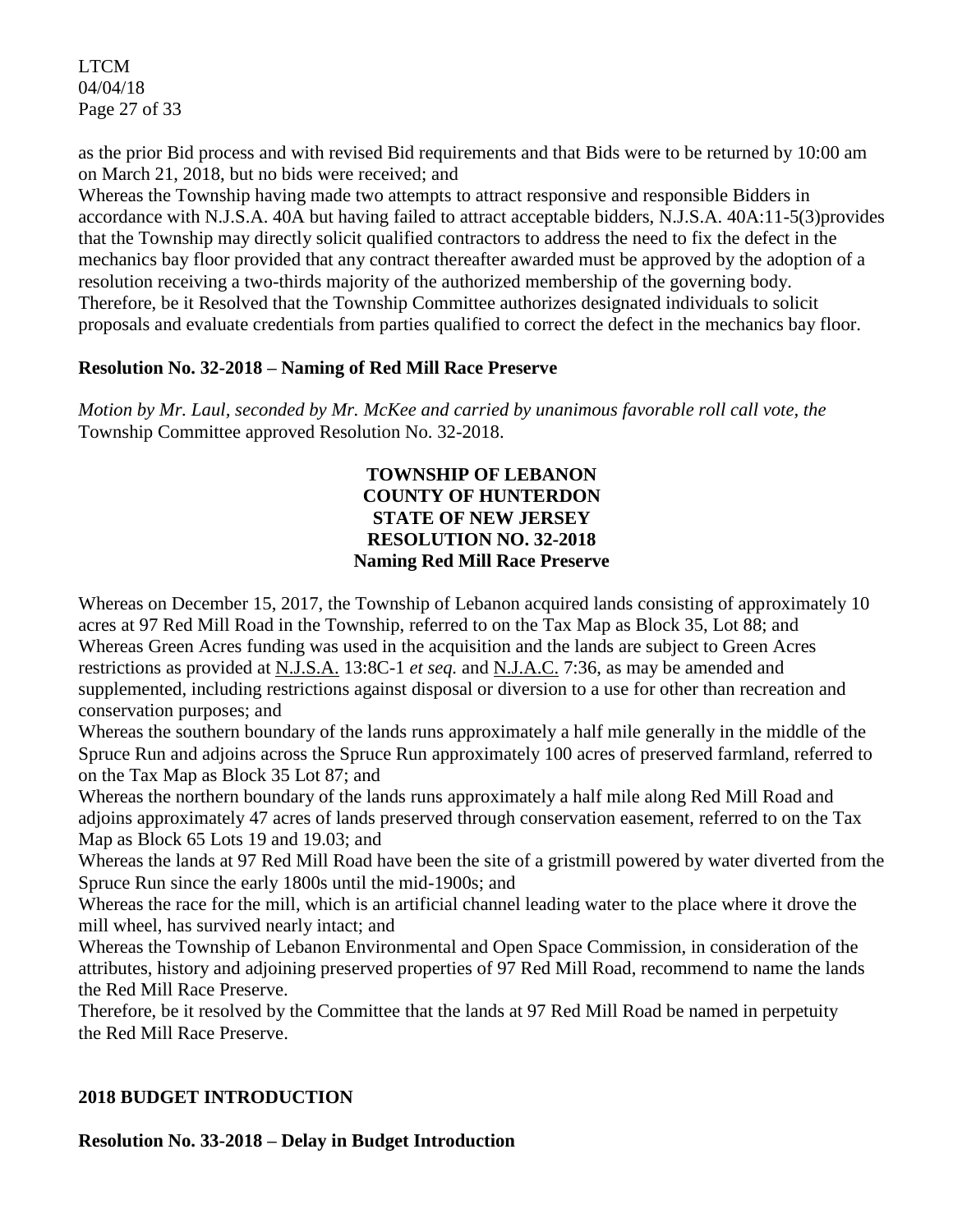LTCM 04/04/18 Page 28 of 33 *Motion by Ms. Koehler, seconded by Mr. McKee and carried by unanimous favorable roll call vote, the*  Township Committee approved Resolution No. 33-2018.

# **TOWNSHIP OF LEBANON COUNTY OF HUNTERDON STATE OF NEW JERSEY RESOLUTION NO. 33-2018**

**WHEREAS**, under provisions of N.J.S.A.40A:4-5, a municipality shall introduce the Local Municipal Budget no later than March 16 of the fiscal year; and,

**WHEREAS**, the Township of Lebanon has delayed the introduction of the 2018 Municipal Budget past the statutory deadline; and,

**NOW, THEREFORE BE IT RESOLVED**, by the Township Committee of the Township of Lebanon, Hunterdon County, New Jersey, that the Township of Lebanon hereby petitions the Director of the Division of Local Government Services to allow a delayed introduction of the 2018 Lebanon Township Municipal Budget; and,

**BE IT FURTHER RESOLVED** that a certified copy of this Resolution shall be forwarded to the Director of the Division of Local Government Services, 101 South Broad Street, P.O. Box 803, Trenton, New Jersey 08625-0803.

# **Resolution No. 34-2018 - Special Items of General Revenue**

*Motion by Mr. Laul, seconded by Ms. Koehler and carried by unanimous favorable roll call vote, the*  Township Committee approved Resolution No. 34-2018.

### **TOWNSHIP OF LEBANON COUNTY OF HUNTERDON STATE OF NEW JERSEY RESOLUTION NO. 34-2018**

WHEREAS, the 2018 Local Municipal Budget was introduced on the 4th day of April, 2018; and,

WHEREAS, during the fiscal year 2018 the Township of Lebanon has been allocated a state grant for various programs in the amount of \$217,968.00.

NOW, THEREFORE BE IT RESOLVED, that petition be made herewith to the Director of the Division of Local Government Services that the 2018 Local Municipal Budget include a special item of revenue under the heading of **"Special Items of General Revenue Anticipated with Prior Written Consent of Director of Local Government Services-Public and Private Revenues Offset with Appropriations:"**

| <b>Clean Communities Program-2018</b>                  | \$26,012  |
|--------------------------------------------------------|-----------|
| <b>NJDOT Grant - Sliker Road</b>                       | 185,000   |
| Alcohol Ed and Rehab. Grant - Prior Year Unapprop      | 129       |
| Drunk Driving Enforcement Grant - Prior Year Unapprop. | 2,523     |
| <b>Recycling Tonnage Grant - Prior Year Unapprop</b>   |           |
|                                                        | \$217,968 |

**Resolution No. 35-2018 – 2018 Municipal Budget Introduction**

*Motion by Mr. Laul, seconded by Mr. McKee and carried by unanimous favorable roll call vote, the*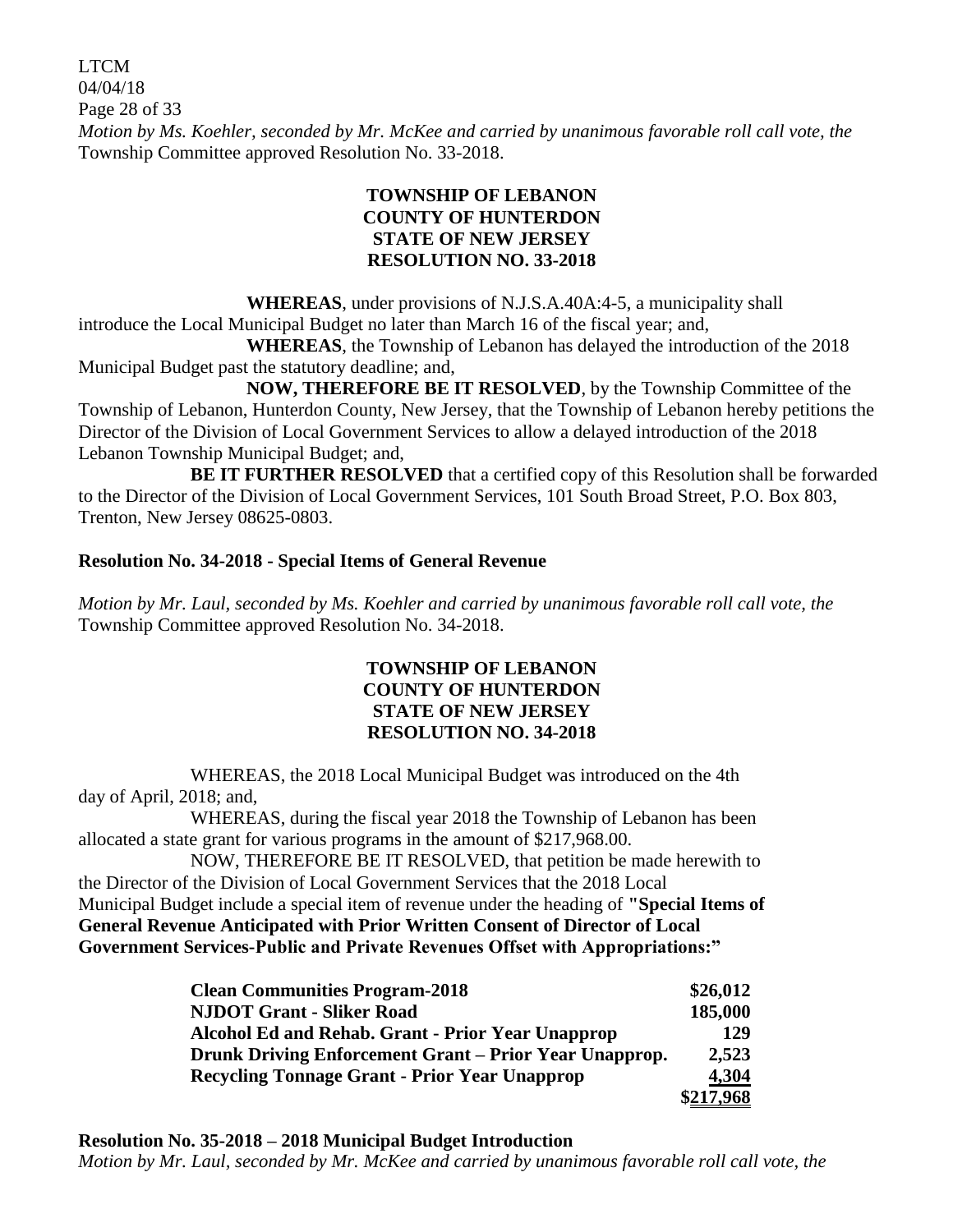LTCM 04/04/18 Page 29 of 33

Township Committee approved Resolution No. 35-2018.

# **TOWNSHIP OF LEBANON COUNTY OF HUNTERDON STATE OF NEW JERSEY RESOLUTION NO. 35-2018**

**WHEREAS**, the Township of Lebanon is holding a meeting on April 4, 2018, for the purpose of introducing the 2018 Municipal Budget and conducting other matters; and,

**NOW, THEREFORE BE IT RESOLVED**, by the Township Committee of the Township of Lebanon, Hunterdon County, New Jersey, that the Township of Lebanon hereby petitions the Director of the Division of Local Government Services that the 2018 Local Municipal Budget be introduced and approved on April 4, 2018.

### **2018 LEBANON TOWNSHIP MUNICIPAL BUDGET**

| Surplus anticipated general revenues  |                                              |           | \$550,000.00   |
|---------------------------------------|----------------------------------------------|-----------|----------------|
| <b>Total Miscellaneous revenue</b>    | 2,988,090.00                                 |           |                |
| <b>Receipts from Delinquent Taxes</b> | 280,000.00<br>2,596,603.00<br>\$6,414,693.00 |           |                |
| <b>Local Property Taxes</b>           |                                              |           |                |
| <b>Total General Revenues</b>         |                                              |           |                |
| Salaries and Wages                    |                                              |           | \$2,132,716.00 |
| <b>Other Expenses</b>                 |                                              |           | 1,780,730.00   |
| Capital Improvements                  |                                              |           | 685,000.00     |
| Debt Service                          |                                              |           | 862,745.00     |
| <b>Statutory Expenses</b>             |                                              |           | 522,470.00     |
| <b>Reserve for Delinquent Taxes</b>   |                                              |           | 431,032.00     |
| <b>Total 2018 Municipal Budget</b>    |                                              |           | \$6,414,693.00 |
|                                       | <b>Municipal Tax Rate</b>                    | \$0.34734 |                |

### **OLD BUSINESS**

### **Planning Board Resolution-Approving the 2018 Housing Plan Element and Fair Share Plan**

*Motion by Mr. Laul, seconded by Ms. Koehler and carried by unanimous favorable roll call vote, the*  Township Committee endorsed the Planning Boards 2018 Housing Plan Element and Fair Share Plan.

### **Appreciation Event**

*Motion by Mr. McKee, seconded by Ms. Koehler and carried by unanimous favorable roll call vote, the*  Township Committee approved having the Appreciation Dinner at the Riverview Banquet Hall on May 5 from 6 pm to 10 pm.

### **Social Media Policy**

Mr. Laul will be setting up a Facebook page for the Township that will be a one-way, no comment site for the Township to put information on. The Township found that it needed a way of getting more information out to the residents other than the website.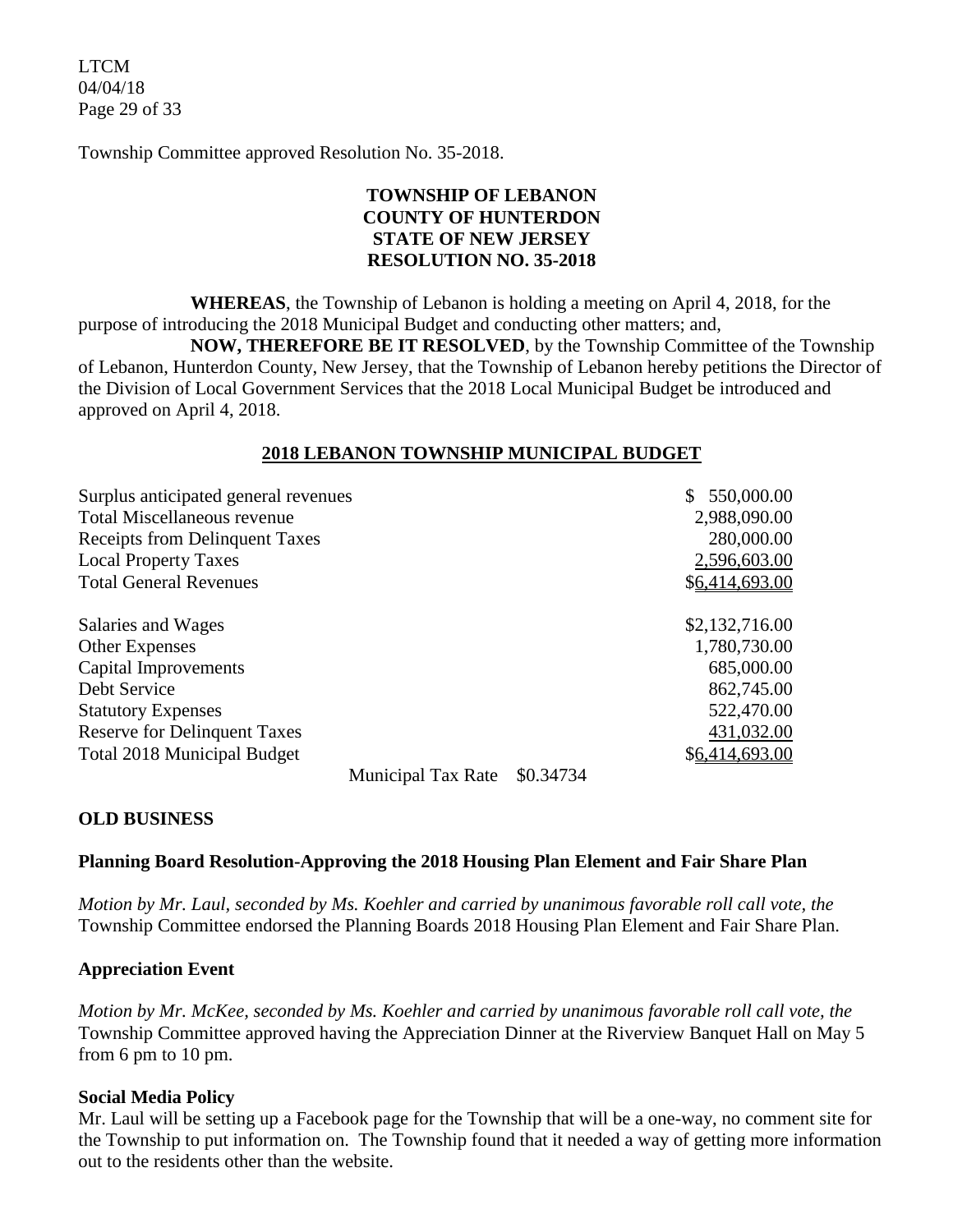LTCM 04/04/18 Page 30 of 33

*Motion by Mayor Schmidt, seconded by Ms. Koehler and carried by unanimous favorable roll call vote, the*  Township Committee approved the motion to authorize Committeeman Laul to establish an official Facebook page titled "Lebanon Township Municipality", link that page to a banner on the Township website; the page will have access limited for no public comments and only 2 persons will be authorized by secure password to post on the official site, those 2 positions will be the Municipal Clerk and the Mayor and the Mayor designates Committeeman Laul be the person who posts in his stead.

# **NEW BUSINESS**

*Motion by Mr. Laul, seconded by Ms. Koehler and carried by unanimous favorable roll call vote, the*  Township Committee approved the following activities and requests:

Red Mill Race Preserve Cleanup – April 21, 2018 Spring Cleanup Day – April 21, 2018 Social Affair Permit – St. John Neumann Church – Event Date: June 2, 2018 Recycling Coordinator - Free Town Wide Paper Shredding Event for Residents- September 8, 2018, 9 am to Noon at the Municipal Building Historian's Request to Appoint a New Member, Kathryn Koch Police Chief's Request to Purchase Ammunition-Hackettstown Guns & Ammo - \$2466.40 Raffle Application –PTSO Voorhees High School-Event Date: May 21, 2018

## **PRESENTATION OF VOUCHERS**

Committee Members provided a description of vouchers exceeding \$1000.00.

*Motion by Ms. Koehler, seconded by Mr. McKee and carried by unanimous favorable roll call vote*, *the*  Township Committee approved the bill list in the amount of \$16,189.72.

## **CORRESPONDENCE**

- a. NJDOT's 2018 Municipal Aid Program-Sliker Road
- b. Historian's January 11, 2018 Meeting Minutes
- c. Tax Collector's Report for the Month of February 2018
- d. Resident's Support and Suggestions for Resolution No. 19-2018-Supporting Individual Right

## **PUBLIC COMMENTS**

*Motion by Mr. Laul, seconded by Ms. Koehler and carried by unanimous favorable roll call vote, the*  Township Committee opened the Public Comment portion of the meeting.

Laurie Hoffman asked if the Facebook page would be sharable.

Victor Hoffman, 213 Buffalo Hollow Road, Mr. Hoffman stated that he would like to see all the committees get a pamphlet on how to run a meeting. Each meeting he has attended has been run in a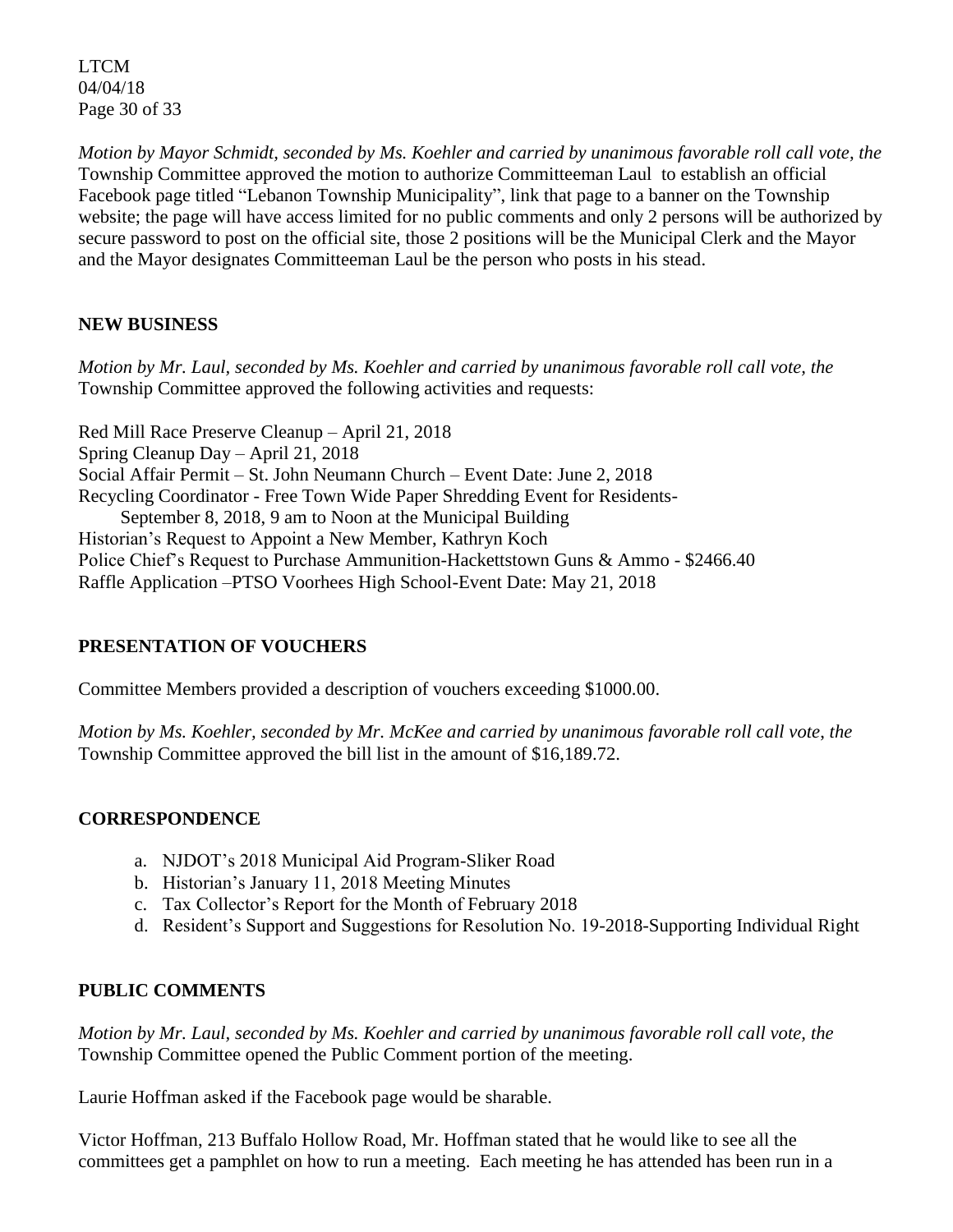LTCM 04/04/18 Page 31 of 33

different manner. He would like to see all of them run the same way. He questioned the Committee about the Firemen's request for 2 paid positions. The Mayor stated that no action had been taken. Mr. Hoffman stated that the Historian's felt left out regarding the naming of the Red Mill property.

Joseph Maurizio, 406 Little Brook Road, thanked the Committee for passing the VHS-PTSO raffle application. The money that is raised goes towards the Project Graduation Fund.

*Motion by Mr. McKee, seconded by Ms. Koehler and carried by unanimous favorable roll call vote, the*  Township Committee closed the Public Comment portion of the meeting.

# **EXECUTIVE SESSION**

Action will most likely not be taken when the meeting reconvenes.

\_\_\_\_\_\_\_\_\_\_\_\_\_\_\_\_\_\_\_\_\_\_\_\_\_\_\_\_\_\_\_\_\_\_\_\_\_\_\_\_\_\_\_\_\_\_\_\_\_\_\_\_\_);

### **Resolution No. 36-2018**

*Motion by Mr. McKee, seconded by Ms. Koehler and carried by unanimous favorable roll call vote, the* Township Committee approved Resolution No. 36-2018 and convened in executive session at 8:15 p.m.

# **TOWNSHIP OF LEBANON COUNTY OF HUNTERDON STATE OF NEW JERSEY RESOLUTION NO. 36-2018**

### **RESOLUTION AUTHORIZING EXECUTIVE SESSION**

**WHEREAS**, the Open Public Meetings Act; *N.J.S.A.* 10:4-6 *et seq*., declares it to be the public policy of the State to insure the right of citizens to have adequate advance notice of and the right to attend meetings of public bodies at which business affecting the public is discussed or acted upon; and

**WHEREAS**, the Open Public Meetings Act also recognizes exceptions to the right of the public to attend portions of such meetings; and

**WHEREAS**, the Mayor and Committee find it necessary to conduct an executive session closed to the public as permitted by the *N.J.S.A*. 40:4-12; and

**WHEREAS**, the Mayor and Committee will reconvene in public session at the conclusion of the executive session;

**NOW, THEREFORE, BE IT RESOLVED** by the Mayor and Committee of the Township of Lebanon, County of Hunterdon, State of New Jersey that they will conduct an executive session to discuss the following topic(s) as permitted by *N.J.S.A*. 40:4-12:

\_\_\_\_\_\_A matter which Federal Law, State Statute or Rule of Court requires be kept confidential or excluded from discussion in public (Provision relied upon:

\_\_\_\_\_\_A matter where the release of information would impair a right to receive funds from the federal government;

\_\_\_\_\_\_A matter whose disclosure would constitute an unwarranted invasion of individual privacy;

\_\_\_\_\_\_A collective bargaining agreement, or the terms and conditions thereof (Specify contract: \_\_\_\_\_

\_\_\_\_\_\_\_\_\_\_\_\_\_\_\_\_\_\_\_\_\_\_\_\_\_\_\_\_\_\_\_\_\_\_\_\_\_\_);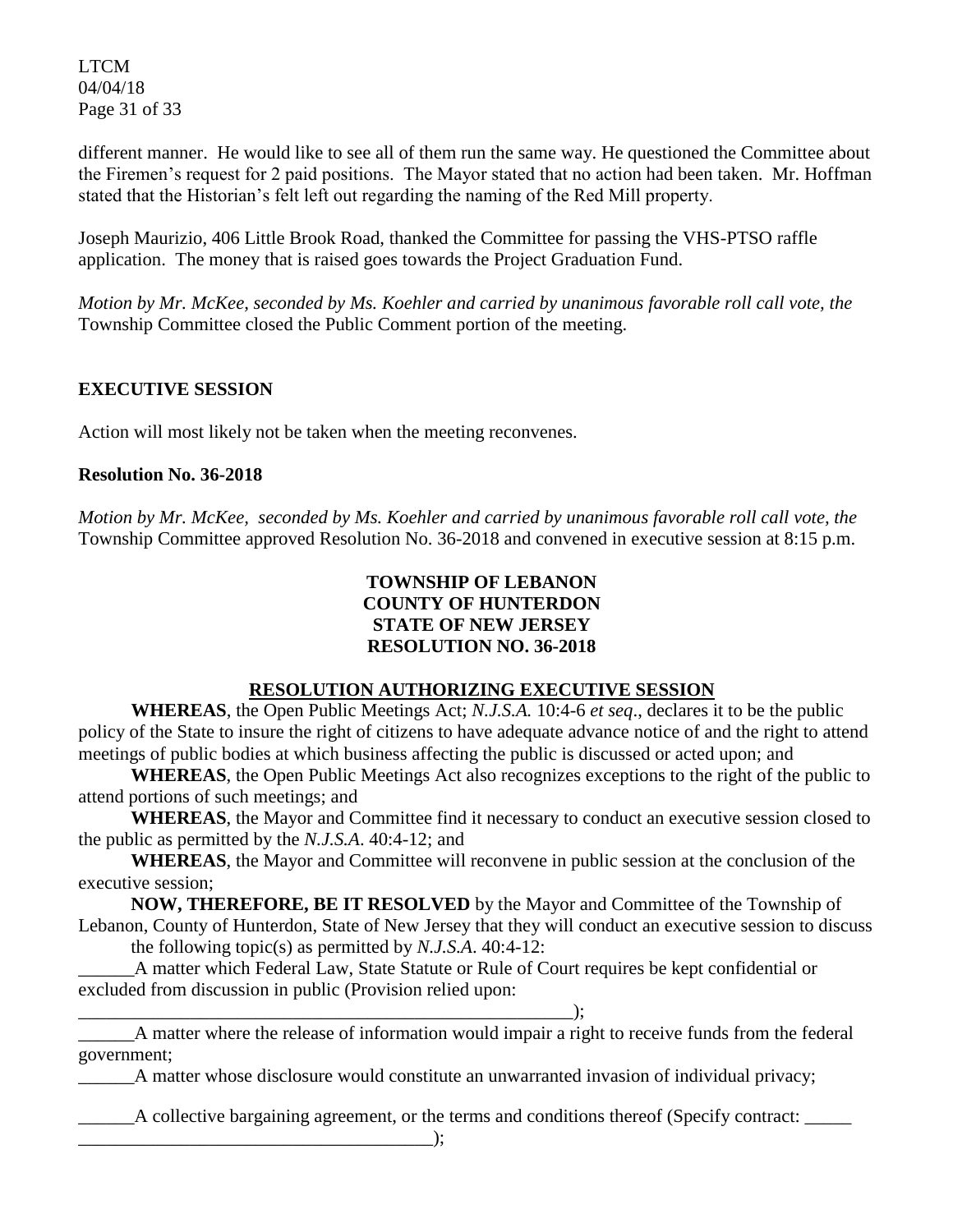### LTCM 04/04/18 Page 32 of 33

\_\_\_\_\_\_A matter involving the purpose, lease or acquisition of real property with public funds, the setting of bank rates or investment of public funds where it could adversely affect the public interest if discussion of such matters were disclosed; Real Estate Acquisitions

Tactics and techniques utilized in protecting the safety and property of the public provided that their disclosure could impair such protection;

\_\_\_\_\_\_Investigations of violations or possible violations of the law;

Pending or anticipated litigation or contract negotiation in which the public body is or may become a party; (The general nature of the litigation or contract negotiations is: \_\_\_Professional Service Contracts\_\_\_\_\_\_. The public disclosure of such information at this time would have a potentially negative impact on the municipality's position in the litigation or negotiation; therefore this information will be withheld until such time as the matter is concluded or the potential for negative impact no longer exists.)

\_\_\_\_\_\_Matters falling within the attorney-client privilege, to the extent that confidentiality is required in order for the attorney to exercise his or her ethical duties as a lawyer; (The general nature of the matter is:

OR the public disclosure of such  $\alpha$ information at this time would have a potentially negative impact on the municipality's position with respect to the matter being discussed; therefore this information will be withheld until such time as the matter is concluded or the potential for negative impact no longer exists.*)*;

\_\_**\_\_\_**Matters involving the employment, appointment, termination of employment, terms and conditions of employment, evaluation of the performance, promotion or disciplining of any specific prospective or current public officer or employee of the public body, where all individual employees or appointees whose rights could be adversely affected have not requested in writing that the matter(s) be discussed at a public meeting; (The employee(s) and/or general nature of discussion is: Union Contract the public disclosure of such information at this time would violate the employee(s) privacy rights; therefore this information will be withheld until such time as the matter is concluded or the threat to privacy rights no longer exists.; Deliberation occurring after a public hearing that may result in the imposition of a specific civil penalty or loss of a license or permit;

**BE IT FURTHER RESOLVED** that the Mayor and Committee hereby declare that their discussion of the subject(s) identified above may be made public at a time when the Township Attorney advises them that the disclosure of the discussion will not detrimentally affect any right, interest or duty of the Township or any other entity with respect to said discussion.

**BE IT FURTHER RESOLVED** that the Mayor and Committee, for the reasons set forth above, hereby declare that the public is excluded from the portion of the meeting during which the above discussion shall take place.

The Township Committee reconvened the public meeting at 9:53 p.m. No action was taken.

# **ADJOURMENT**

Having no further business to come before the Committee a motion was made by Ms. Koehler, seconded by Mr. McKee and carried by unanimous favorable roll call vote to adjourn the meeting at 9:54 pm.

Respectfully submitted,